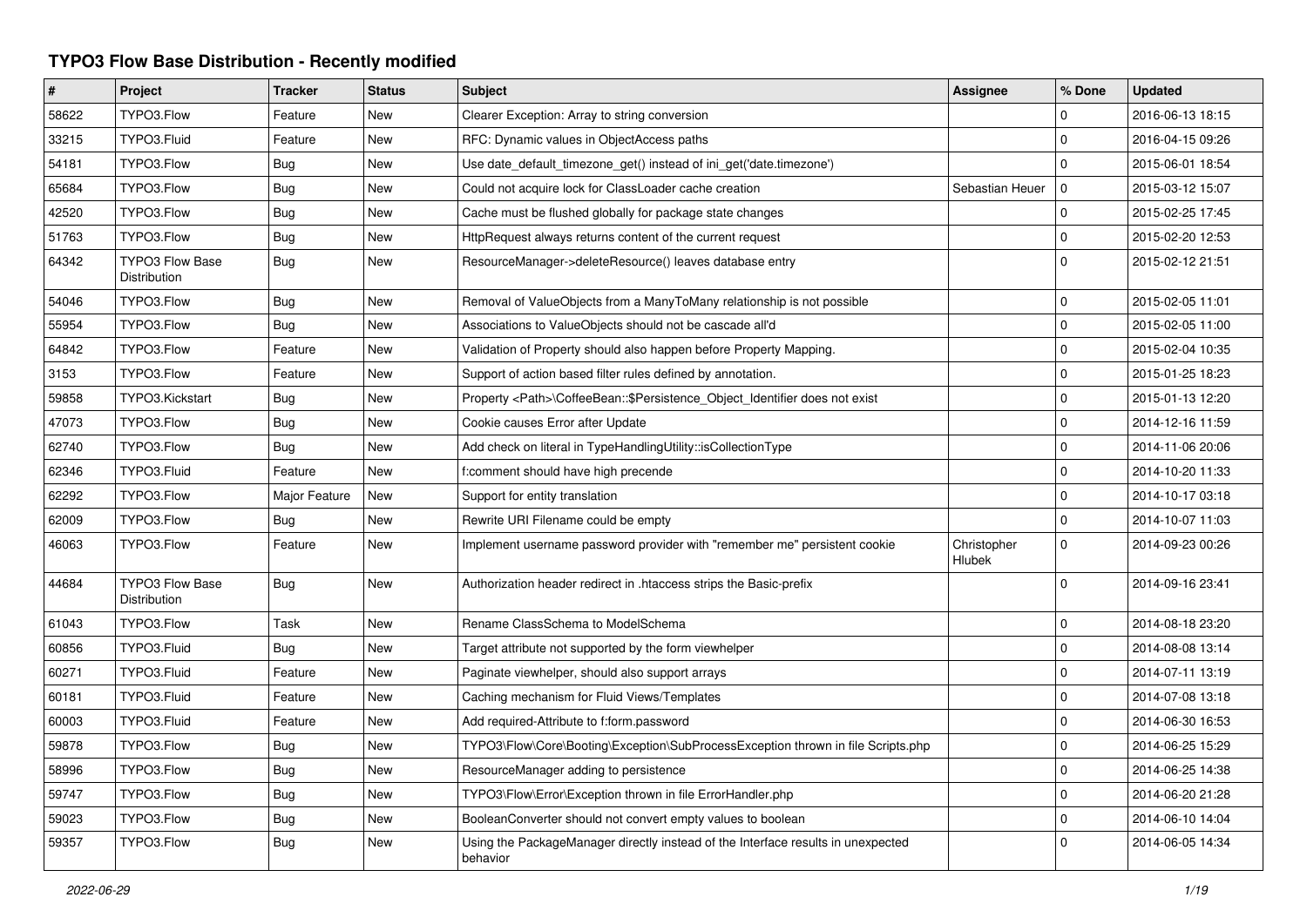| $\vert$ # | Project                                | <b>Tracker</b> | <b>Status</b> | <b>Subject</b>                                                                                        | <b>Assignee</b>  | % Done      | <b>Updated</b>   |
|-----------|----------------------------------------|----------------|---------------|-------------------------------------------------------------------------------------------------------|------------------|-------------|------------------|
| 59322     | TYPO3.Flow                             | <b>Bug</b>     | New           | Mssing field exception should show missing migrations as well                                         |                  | 0           | 2014-06-04 06:47 |
| 59244     | TYPO3.Flow                             | Feature        | <b>New</b>    | Message or Container needs context                                                                    |                  | $\mathbf 0$ | 2014-05-31 11:47 |
| 59140     | TYPO3.Flow                             | Bug            | New           | TYPO3\Flow\Error\Exception thrown in file ErrorHandler.php                                            |                  | $\mathbf 0$ | 2014-05-27 15:51 |
| 38980     | TYPO3.Flow                             | <b>Bug</b>     | <b>New</b>    | ActionController: behavior of required arguments is not consistent                                    |                  | $\mathbf 0$ | 2014-05-27 14:14 |
| 59084     | TYPO3.Flow                             | <b>Bug</b>     | <b>New</b>    | if 403 Exception show reason                                                                          |                  | $\mathbf 0$ | 2014-05-24 18:20 |
| 59049     | TYPO3.Flow                             | Bug            | <b>New</b>    | TYPO3\Flow\Error\Exception thrown in file ErrorHandler.php                                            |                  | $\mathbf 0$ | 2014-05-22 23:34 |
| 59019     | <b>TYPO3 Flow Base</b><br>Distribution | Suggestion     | New           | Add marker for lazyloaded properties to \TYPO3\Flow\var_dump                                          |                  | $\Omega$    | 2014-05-22 10:15 |
| 58983     | TYPO3.Fluid                            | Bug            | <b>New</b>    | format.date does not respect linebreaks and throws exception                                          |                  | $\mathbf 0$ | 2014-05-21 10:00 |
| 58976     | <b>TYPO3 Flow Base</b><br>Distribution | Bug            | <b>New</b>    | debug_backtrace                                                                                       |                  | $\Omega$    | 2014-05-21 01:07 |
| 53177     | TYPO3.Flow                             | Feature        | <b>New</b>    | entity resource policy value support for `this`                                                       |                  | $\Omega$    | 2014-05-20 09:22 |
| 58921     | TYPO3.Fluid                            | <b>Bug</b>     | <b>New</b>    | f:form.* VHs crash if NOT inside f:form but followed by f:form                                        |                  | $\mathbf 0$ | 2014-05-19 15:29 |
| 58927     | TYPO3.Flow                             | Bug            | New           | Overlapping ressouce definitions in Policy yaml resolved incorrectly                                  |                  | $\mathbf 0$ | 2014-05-19 15:19 |
| 58894     | TYPO3.Flow                             | Bug            | <b>New</b>    | MySQL max key length exceeded during Neos setup                                                       |                  | $\mathbf 0$ | 2014-05-17 22:37 |
| 58852     | TYPO3.Flow                             | <b>Bug</b>     | <b>New</b>    | TYPO3\Flow\Security\Exception\AccessDeniedException should clarify which action<br>fails to execute   |                  | $\Omega$    | 2014-05-16 09:36 |
| 44891     | TYPO3.Flow                             | Feature        | <b>New</b>    | Routes should be able to enforce http/https protocol                                                  |                  | $\mathbf 0$ | 2014-05-14 19:55 |
| 58744     | TYPO3.Flow                             | <b>Bug</b>     | New           | Can not split configuration in settings yaml                                                          |                  | $\mathbf 0$ | 2014-05-14 12:06 |
| 58408     | TYPO3.Flow                             | Task           | <b>New</b>    | Disable manualy persisting                                                                            |                  | $\mathbf 0$ | 2014-05-02 10:58 |
| 57450     | TYPO3.Flow                             | Bug            | New           | International E-Mail addresses (umlauts, etc.) are not validated correctly                            |                  | $\mathbf 0$ | 2014-04-30 14:58 |
| 58184     | TYPO3.Flow                             | Major Feature  | New           | HTTP request argument building for different use cases                                                |                  | $\mathbf 0$ | 2014-04-25 11:30 |
| 58153     | TYPO3.Flow                             | <b>Bug</b>     | New           | Session - Scope, Property with interface annotation fails at wakeup                                   |                  | $\Omega$    | 2014-04-24 12:46 |
| 33055     | TYPO3.Flow                             | <b>Bug</b>     | New           | AccessDeniedException instead of WebRedirect                                                          |                  | $\mathbf 0$ | 2014-04-17 15:54 |
| 57972     | TYPO3.Flow                             | <b>Bug</b>     | <b>New</b>    | Missing @ManyToOne in example for resource                                                            |                  | $\Omega$    | 2014-04-16 06:32 |
| 55870     | TYPO3.Flow                             | Feature        | <b>New</b>    | Enhance f:form.textfield or add a f:form.datefield VH with enhanced validation and<br>propertymapping | Christian Müller | $\mathbf 0$ | 2014-04-15 12:32 |
| 57885     | TYPO3.Fluid                            | Bug            | New           | Inputs are cleared from a second form if the first form produced a vallidation error                  |                  | $\mathbf 0$ | 2014-04-14 00:00 |
| 57815     | TYPO3.Flow                             | <b>Bug</b>     | <b>New</b>    | Invalid resources are saved in the persistent resources folder                                        |                  | $\Omega$    | 2014-04-10 22:02 |
| 57796     | TYPO3.Flow                             | <b>Bug</b>     | New           | XLIFF Fails if $id == node data$                                                                      |                  | $\mathbf 0$ | 2014-04-09 21:43 |
| 56602     | TYPO3.Flow                             | Major Feature  | New           | Handling Of Multi Identity Entities                                                                   |                  | $\mathbf 0$ | 2014-04-09 13:10 |
| 56573     | TYPO3.Flow                             | Bug            | New           | Converting by Flow\Identity                                                                           |                  | $\mathbf 0$ | 2014-04-09 13:10 |
| 57763     | TYPO3.Flow                             | Feature        | New           | Allow controller / package / action as params in<br>\TYPO3\Fluid\ViewHelpers\Form\ButtonViewHelper    |                  | $\mathbf 0$ | 2014-04-09 12:43 |
| 56556     | TYPO3.Flow                             | Feature        | New           | support has Property and is Property                                                                  |                  | 0           | 2014-04-08 00:34 |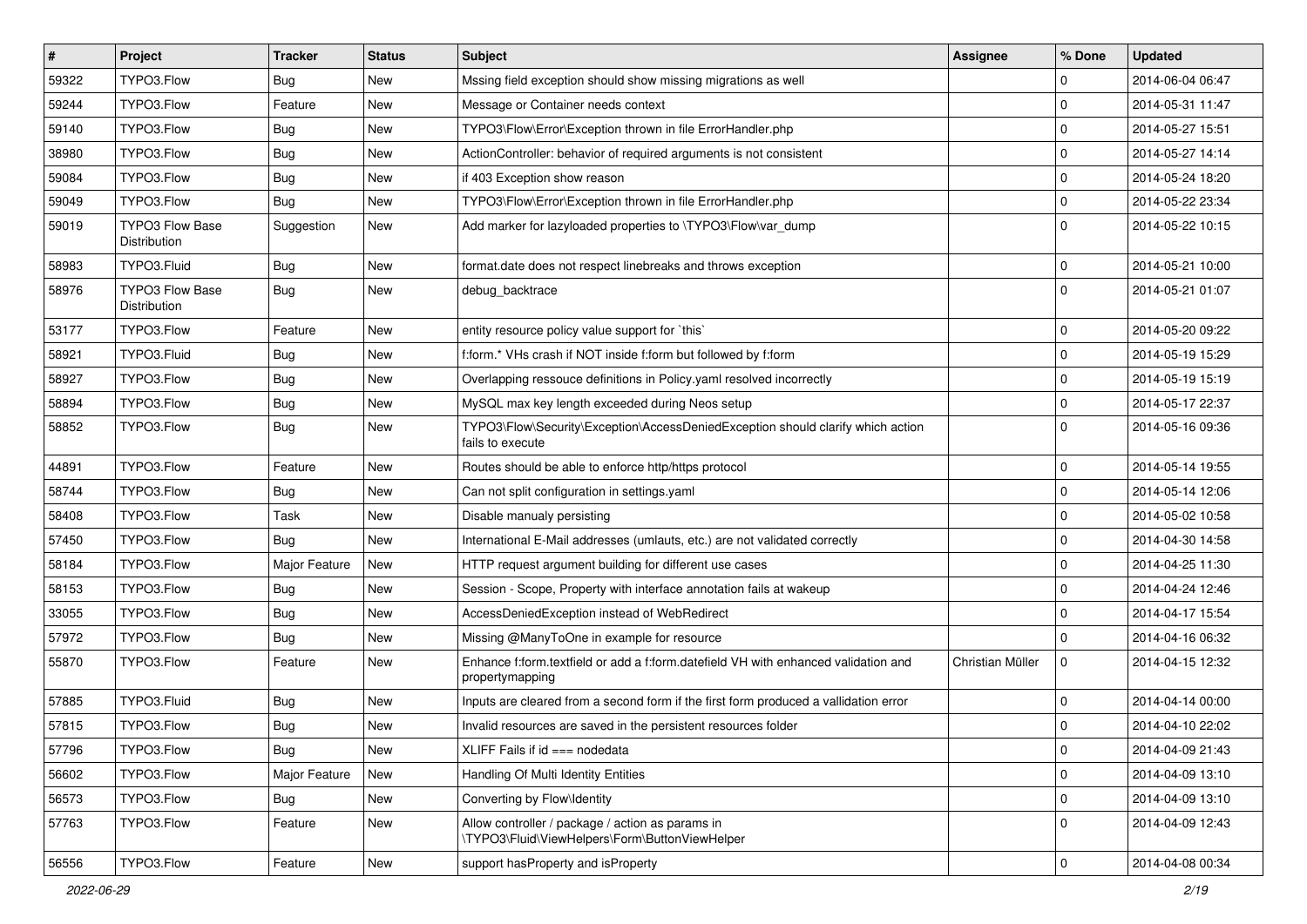| $\sharp$ | Project                                | <b>Tracker</b> | <b>Status</b> | <b>Subject</b>                                                                                                       | <b>Assignee</b>     | % Done      | <b>Updated</b>   |
|----------|----------------------------------------|----------------|---------------|----------------------------------------------------------------------------------------------------------------------|---------------------|-------------|------------------|
| 3725     | TYPO3.Fluid                            | Feature        | New           | <b>CSS Engine</b>                                                                                                    | Christian Müller    | $\mathbf 0$ | 2014-04-03 13:24 |
| 57374    | TYPO3.Flow                             | <b>Bug</b>     | <b>New</b>    | Persisted entities saved in session are not resolved                                                                 |                     | $\Omega$    | 2014-04-03 09:43 |
| 55199    | TYPO3.Flow                             | Feature        | New           | Avoid Buffering of Shell output                                                                                      |                     | $\mathbf 0$ | 2014-03-31 12:34 |
| 57437    | TYPO3.Flow                             | <b>Bug</b>     | New           | Composer package replacement is not supported                                                                        |                     | $\Omega$    | 2014-03-30 23:12 |
| 40064    | TYPO3.Fluid                            | <b>Bug</b>     | <b>New</b>    | Multiselect is not getting persisted                                                                                 |                     | $\Omega$    | 2014-03-27 22:12 |
| 51811    | TYPO3.Flow                             | <b>Bug</b>     | New           | Improve session handle when the authenticated account is removed from persitance                                     | Dominique Feyer   0 |             | 2014-03-27 12:21 |
| 56744    | TYPO3.Flow                             | Feature        | New           | stay logged in                                                                                                       |                     | $\Omega$    | 2014-03-27 12:17 |
| 56544    | TYPO3.Flow                             | <b>Bug</b>     | New           | FLOW Exception on tar package inclusion via composer                                                                 |                     | $\mathbf 0$ | 2014-03-20 14:38 |
| 56916    | TYPO3.Flow                             | Feature        | New           | Support PATCH request method as of RFC5789                                                                           |                     | $\mathbf 0$ | 2014-03-14 16:50 |
| 56859    | TYPO3 Flow Base<br>Distribution        | <b>Bug</b>     | <b>New</b>    | PHP Warning: TYPO3_Flow_Error_Exception.php not present in Data/Temporary                                            |                     | $\Omega$    | 2014-03-13 10:30 |
| 1907     | TYPO3.Fluid                            | Feature        | New           | Default values for view helpers based on context                                                                     |                     | $\mathbf 0$ | 2014-03-10 17:53 |
| 56639    | TYPO3.Flow                             | Feature        | New           | Implement "getPrivateStorageUriByResource()" for recieving (image-) file URIs                                        | Robert Lemke        | $\mathbf 0$ | 2014-03-07 10:06 |
| 56555    | TYPO3.Kickstart                        | <b>Bug</b>     | <b>New</b>    | Kickstart creates wrong labels in New.html                                                                           |                     | $\Omega$    | 2014-03-04 21:33 |
| 56486    | TYPO3.Flow                             | Feature        | New           | Optimize the ObjectManager for performance                                                                           |                     | 0           | 2014-03-04 17:33 |
| 56036    | TYPO3.Flow                             | Feature        | New           | Optimize autoloading                                                                                                 |                     | 0           | 2014-03-03 11:15 |
| 55957    | TYPO3.Flow                             | Task           | New           | RFC: Optimize AOP proxies                                                                                            |                     | $\mathbf 0$ | 2014-02-28 14:44 |
| 56237    | TYPO3.Fluid                            | Task           | <b>New</b>    | in-line (Condition) ViewHelpers should not evaluate on parsing                                                       |                     | $\mathbf 0$ | 2014-02-24 13:47 |
| 50901    | TYPO3.Flow                             | Feature        | New           | @IgnoreValidation also for class fields                                                                              |                     | $\mathbf 0$ | 2014-02-21 10:01 |
| 56107    | TYPO3.Flow                             | Bug            | New           | Property mapping configuration only supports one wildcard at a time                                                  |                     | $\mathbf 0$ | 2014-02-19 10:33 |
| 56074    | <b>TYPO3 Flow Base</b><br>Distribution | <b>Bug</b>     | New           | Parse errors cause meaningless Flow exception messages.                                                              | Adrian Föder        | $\mathbf 0$ | 2014-02-18 14:14 |
| 45917    | TYPO3.Flow                             | Bug            | <b>New</b>    | RoutePartHandler transliteration must be improved                                                                    |                     | $\mathbf 0$ | 2014-02-17 09:13 |
| 54195    | TYPO3.Fluid                            | Task           | New           | Rename and move FormViewHelper's errorClass value, currently 'f3-form-error'                                         | Adrian Föder        | $\mathbf 0$ | 2014-02-15 12:19 |
| 55958    | TYPO3.Flow                             | Task           | New           | RFC: Use PHP 5.4 closure features for direct ObjectAccess                                                            |                     | $\mathbf 0$ | 2014-02-13 14:30 |
| 55937    | TYPO3.Flow                             | <b>Bug</b>     | <b>New</b>    | FlashMessage queue is lost                                                                                           |                     | $\mathbf 0$ | 2014-02-12 17:03 |
| 54744    | TYPO3.Flow                             | <b>Bug</b>     | New           | System.log contains many NOTICE Flow The argument "workspace" declared in<br>pointcut does not exist in method TYPO3 |                     | $\Omega$    | 2014-02-12 09:07 |
| 55831    | TYPO3.Flow                             | Feature        | New           | Different scenarios for session settings                                                                             |                     | 0           | 2014-02-10 11:21 |
| 55719    | TYPO3.Flow                             | Feature        | New           | Support additional Resource Folders                                                                                  |                     | $\mathbf 0$ | 2014-02-06 11:38 |
| 54381    | TYPO3.Flow                             | <b>Bug</b>     | New           | TYPO3\Flow\Core\Booting\Exception\SubProcessException thrown in file Scripts.php                                     |                     | $\mathbf 0$ | 2014-02-06 11:14 |
| 51489    | TYPO3.Flow                             | Bug            | New           | Doctrine\Common\Annotations\AnnotationException thrown in file<br>AnnotationException.php                            |                     | $\mathbf 0$ | 2014-02-06 10:20 |
| 54446    | TYPO3.Flow                             | Bug            | New           | Cache filebackend 'include_once'                                                                                     |                     | 0           | 2014-01-29 15:22 |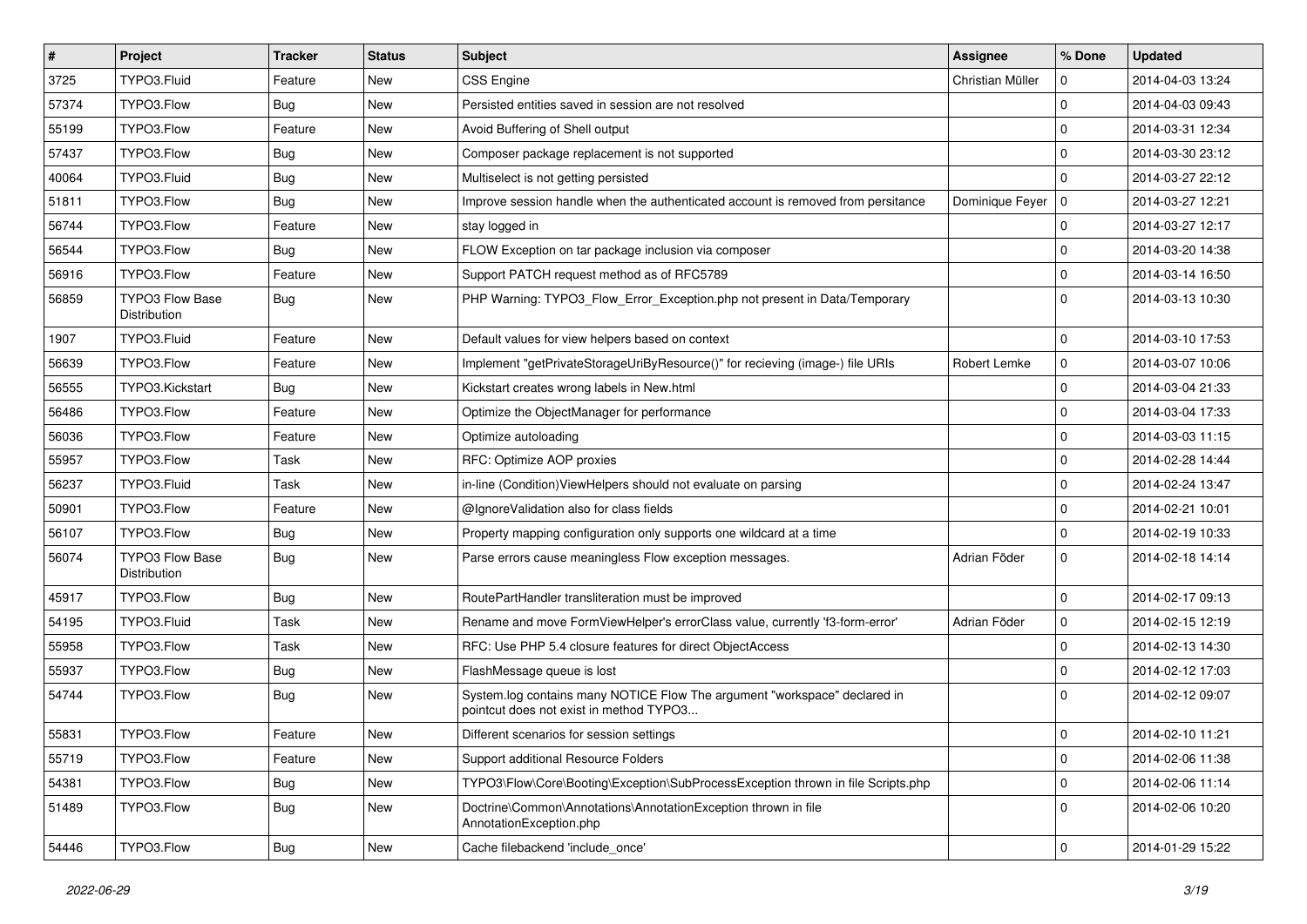| $\vert$ # | Project                                | <b>Tracker</b> | <b>Status</b> | <b>Subject</b>                                                                                         | <b>Assignee</b>      | % Done      | <b>Updated</b>   |
|-----------|----------------------------------------|----------------|---------------|--------------------------------------------------------------------------------------------------------|----------------------|-------------|------------------|
| 54451     | TYPO3.Flow                             | <b>Bug</b>     | New           | No functionality at Apache environments with suexec                                                    |                      | 0           | 2014-01-01 18:22 |
| 53620     | TYPO3.Flow                             | Bug            | <b>New</b>    | Move Classes/TYPO3/Flow/Composer to own Package                                                        |                      | $\mathbf 0$ | 2014-01-01 16:02 |
| 53851     | TYPO3.Flow                             | Bug            | New           | TYPO3\Flow\Core\Booting\Exception\SubProcessException thrown in file Scripts.php                       |                      | $\mathbf 0$ | 2014-01-01 00:00 |
| 54458     | TYPO3.Flow                             | <b>Bug</b>     | <b>New</b>    | Missing Version Number in packages                                                                     |                      | $\mathbf 0$ | 2013-12-28 18:13 |
| 54593     | <b>TYPO3 Flow Base</b><br>Distribution | <b>Bug</b>     | New           | ini_get return value has changed for PHP >=5.3.0 -> changed check-implementation<br>needed!            |                      | $\Omega$    | 2013-12-25 02:48 |
| 44123     | TYPO3.Flow                             | Feature        | <b>New</b>    | Make the "Flow requires the PHP setting "date.timezone"" error more beautiful                          |                      | $\mathbf 0$ | 2013-12-25 01:55 |
| 54589     | TYPO3.Flow                             | <b>Bug</b>     | <b>New</b>    | Role parent is not removed from roles MM table                                                         |                      | $\mathbf 0$ | 2013-12-24 15:32 |
| 54549     | TYPO3.Flow                             | Bug            | New           | PackageManager::createPackage is incompatible to PackageManagerInterface                               |                      | $\mathbf 0$ | 2013-12-21 14:42 |
| 53971     | TYPO3.Kickstart                        | Feature        | <b>New</b>    | Login functionality                                                                                    |                      | $\mathbf 0$ | 2013-12-16 10:39 |
| 54403     | TYPO3 Flow Base<br>Distribution        | Bug            | New           | Resources remade when parent record updated                                                            |                      | $\Omega$    | 2013-12-13 22:39 |
| 54373     | <b>TYPO3 Flow Base</b><br>Distribution | Task           | <b>New</b>    | Rename Arrays::removeEmptyElementsRecursively to removeNullElementsRecursively                         |                      | $\Omega$    | 2013-12-13 09:35 |
| 51120     | TYPO3.Flow                             | <b>Bug</b>     | <b>New</b>    | \TYPO3\Flow\Core\Booting::buildSubprocessCommand - wrong command if passed<br>more than one parameters |                      | $\Omega$    | 2013-12-11 16:33 |
| 9968      | TYPO3.Flow                             | Feature        | <b>New</b>    | Promote security publishing configuration automatically when persisting models                         | Andreas Förthner   0 |             | 2013-12-09 22:03 |
| 54284     | TYPO3.Fluid                            | Bug            | <b>New</b>    | Default Option for Switch/Case VH                                                                      |                      | $\mathbf 0$ | 2013-12-08 14:28 |
| 27045     | TYPO3.Flow                             | Bug            | New           | Introduced properties are not available in the reflection service during a compile run                 |                      | $\mathbf 0$ | 2013-12-07 11:14 |
| 51188     | TYPO3.Flow                             | <b>Bug</b>     | New           | Doctrine does not respect AOP-injected properties                                                      |                      | $\mathbf 0$ | 2013-12-07 11:13 |
| 49600     | TYPO3.Fluid                            | Bug            | <b>New</b>    | f:form tag shown as a HTML on frontend                                                                 |                      | $\mathbf 0$ | 2013-12-04 13:04 |
| 35388     | TYPO3.Flow                             | Feature        | New           | Use the current package as default for translations within controllers                                 |                      | $\mathbf 0$ | 2013-12-03 23:12 |
| 54146     | TYPO3.Flow                             | Bug            | New           | Different sorting of arguments in ACL Patterns doesnt work                                             | Christian Müller     | $\mathbf 0$ | 2013-12-02 19:23 |
| 53961     | <b>TYPO3 Flow Base</b><br>Distribution | <b>Bug</b>     | New           | Composer installer scripts create a .Packages folder                                                   |                      | $\Omega$    | 2013-11-28 13:06 |
| 53180     | TYPO3 Flow Base<br>Distribution        | <b>Bug</b>     | <b>New</b>    | InjectSettings doesnt work on inheritance (Level 2)                                                    |                      | $\Omega$    | 2013-11-26 21:46 |
| 53790     | TYPO3 Flow Base<br>Distribution        | <b>Bug</b>     | <b>New</b>    | Translation handling in Flashmessages is inconsistent to Validation errors                             |                      | $\Omega$    | 2013-11-20 10:46 |
| 50255     | TYPO3 Flow Base<br>Distribution        | Bug            | New           | Different collations runnig migrate/update                                                             |                      | $\Omega$    | 2013-11-16 23:05 |
| 3728      | TYPO3.Flow                             | Feature        | New           | Support arrays of objects as controller arguments                                                      |                      | 0           | 2013-11-16 17:34 |
| 53533     | TYPO3.Flow                             | <b>Bug</b>     | New           | Class reflection assumes reverse PSR-0, can lead to fail in autoloader                                 |                      | $\mathbf 0$ | 2013-11-11 21:05 |
| 33587     | TYPO3.Flow                             | Feature        | New           | Automatically remove unused Resources                                                                  |                      | $\mathbf 0$ | 2013-11-11 18:21 |
| 7608      | TYPO3.Fluid                            | Feature        | New           | Configurable shorthand/object accessor delimiters                                                      |                      | $\mathbf 0$ | 2013-11-07 14:08 |
| 53262     | TYPO3.Flow                             | <b>Bug</b>     | New           | FileBakend have some race condition                                                                    | Dominique Feyer   0  |             | 2013-11-01 10:48 |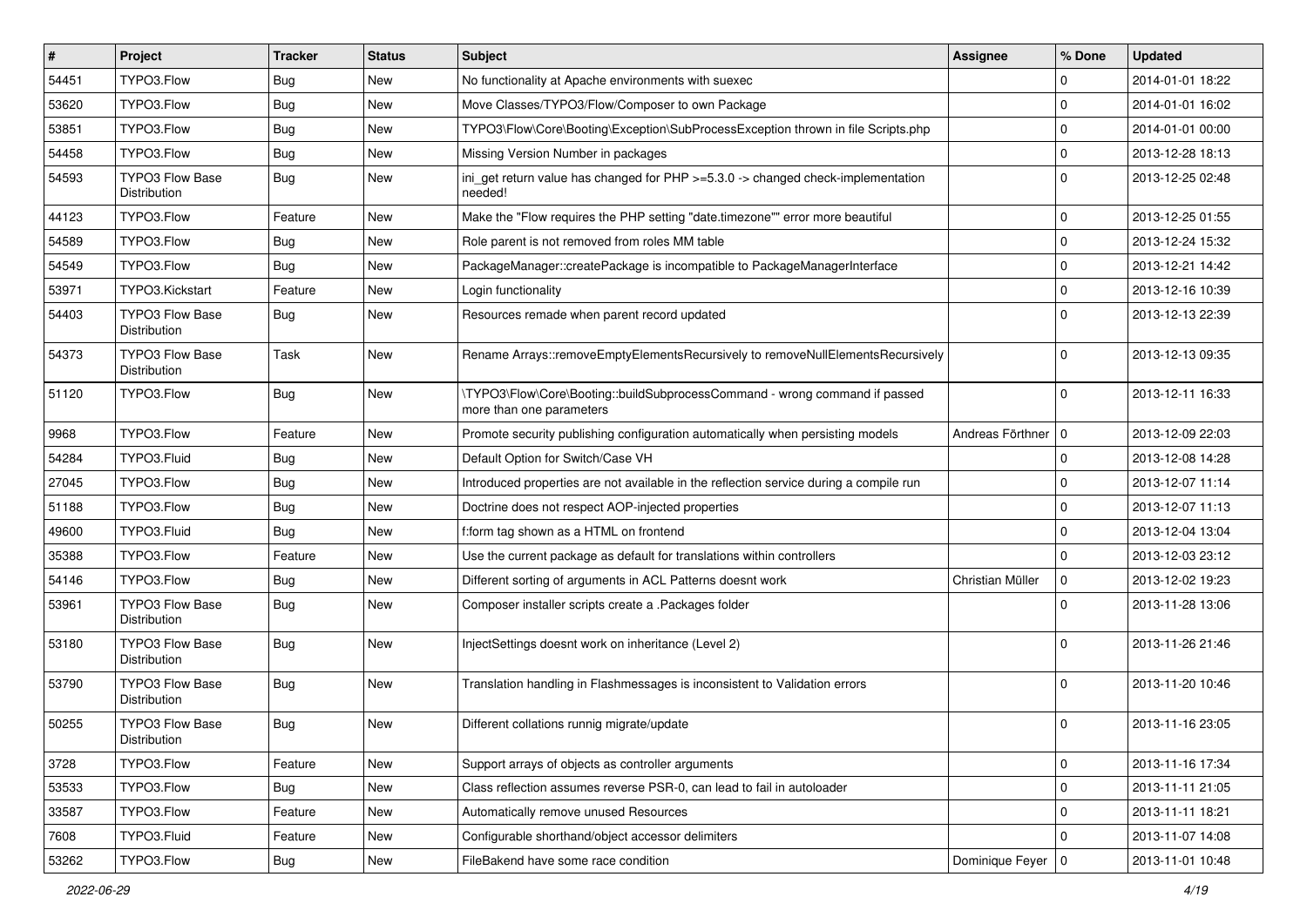| #     | Project                                | <b>Tracker</b> | <b>Status</b> | Subject                                                                                               | Assignee             | % Done      | <b>Updated</b>   |
|-------|----------------------------------------|----------------|---------------|-------------------------------------------------------------------------------------------------------|----------------------|-------------|------------------|
| 53224 | TYPO3.Flow                             | <b>Bug</b>     | <b>New</b>    | Constructor in subclass breaks call chain leading to missing identifier / uuid                        |                      | $\Omega$    | 2013-10-30 12:06 |
| 53189 | TYPO3.Flow                             | Bug            | <b>New</b>    | Blog tutorial no longer works                                                                         | <b>Philipp Maier</b> | $\mathbf 0$ | 2013-10-29 09:50 |
| 51459 | TYPO3.Flow                             | Feature        | New           | Allow catching of particular exceptions on property mapping                                           |                      | $\mathbf 0$ | 2013-10-22 13:44 |
| 52945 | TYPO3.Flow                             | Bug            | New           | Excluded classes should only be excluded from reflection but still autoloaded                         |                      | $\mathbf 0$ | 2013-10-19 12:52 |
| 52938 | <b>TYPO3 Flow Base</b><br>Distribution | <b>Bug</b>     | New           | Resource stream wrapper doesn't work with foreign package                                             |                      | $\Omega$    | 2013-10-18 10:31 |
| 52909 | TYPO3.Flow                             | Bug            | <b>New</b>    | Class Loader fallback to non-proxy hides fatal errors                                                 |                      | $\mathbf 0$ | 2013-10-17 11:24 |
| 52014 | TYPO3.Flow                             | <b>Bug</b>     | New           | Migration makes fields NOT NULL even though not true                                                  |                      | $\mathbf 0$ | 2013-10-15 18:27 |
| 52590 | TYPO3.Flow                             | Feature        | New           | Provide a way to get the Doctrine QueryBuilder                                                        |                      | $\mathbf 0$ | 2013-10-11 10:39 |
| 52591 | TYPO3.Fluid                            | Bug            | <b>New</b>    | The Pagination Widget broken for joined objects                                                       |                      | $\mathbf 0$ | 2013-10-07 21:59 |
| 52526 | TYPO3 Flow Base<br>Distribution        | Bug            | New           | Unfinished programming of DateTime converter                                                          |                      | $\Omega$    | 2013-10-04 10:36 |
| 52509 | <b>TYPO3 Flow Base</b><br>Distribution | Bug            | <b>New</b>    | Child-Object's Identifier get's lost on Form-Submission with Validation Error                         |                      | $\Omega$    | 2013-10-03 16:18 |
| 40081 | TYPO3.Fluid                            | Feature        | <b>New</b>    | Allow assigned variables as keys in arrays                                                            |                      | $\mathbf 0$ | 2013-10-02 09:38 |
| 52430 | TYPO3.Flow                             | <b>Bug</b>     | New           | Cannot convert from UUID to auto-increment ID                                                         |                      | $\mathbf 0$ | 2013-10-01 15:48 |
| 52419 | TYPO3.Fluid                            | <b>Bug</b>     | New           | Wrong PHPDocs notation for default value inline f:translate viewhelper                                |                      | $\mathbf 0$ | 2013-10-01 09:10 |
| 52185 | TYPO3.Flow                             | Bug            | <b>New</b>    | PositionalArraySorter should detect recursive dependencies                                            |                      | $\mathbf 0$ | 2013-09-23 13:02 |
| 51704 | TYPO3.Flow                             | Bug            | New           | TYPO3\Flow\Error\Exception thrown in file ErrorHandler.php                                            |                      | $\mathbf 0$ | 2013-09-17 08:42 |
| 52005 | TYPO3.Flow                             | Bug            | New           | TYPO3\Flow\Error\Exception thrown in file ErrorHandler.php                                            |                      | $\mathbf 0$ | 2013-09-14 14:22 |
| 51972 | TYPO3.Flow                             | Bug            | New           | Joins for every deep property constraint make cartesian selection                                     | Adrian Föder         | $\mathbf 0$ | 2013-09-13 10:04 |
| 51847 | TYPO3.Flow                             | Bug            | New           | Overiding controller actions with other required parameter sets results in fatal error.               |                      | $\mathbf 0$ | 2013-09-09 10:54 |
| 49423 | TYPO3.Flow                             | Bug            | <b>New</b>    | Role name and packageKey are not accessible                                                           |                      | $\mathbf 0$ | 2013-09-05 10:26 |
| 51530 | TYPO3.Flow                             | Task           | New           | Improve speed of Files::readDirectoryRecursively using RecursiveDirectoryIterator?                    |                      | $\mathbf 0$ | 2013-08-29 19:49 |
| 47456 | TYPO3.Flow                             | Feature        | New           | ManyToOne and OneToOne Relations of Objects passed as Action Argument are<br>loaded automatically     |                      | $\Omega$    | 2013-08-28 15:11 |
| 51312 | TYPO3.Flow                             | Bug            | New           | Default php error handler generates warning (when loading<br>TYPO3\Flow\Error\Exception class)        |                      | $\Omega$    | 2013-08-24 16:07 |
| 51286 | TYPO3.Flow                             | Task           | New           | Custom error views should introduce a controller context somehow                                      |                      | $\mathbf 0$ | 2013-08-23 11:24 |
| 51277 | TYPO3.Fluid                            | Feature        | New           | ViewHelper context should be aware of actual file occurrence                                          |                      | 0           | 2013-08-23 08:43 |
| 33069 | TYPO3.Flow                             | Task           | New           | Make command output sparse, implement generic verbose switch                                          |                      | $\mathbf 0$ | 2013-08-19 14:33 |
| 35709 | TYPO3.Flow                             | Task           | New           | Implement global Command aliases                                                                      |                      | $\mathbf 0$ | 2013-08-19 14:33 |
| 50382 | TYPO3.Flow                             | Task           | New           | Impossible to use arguments in CLI that are added by overriding<br>initializeCommandMethodArguments() |                      | $\mathbf 0$ | 2013-08-19 14:32 |
| 51100 | TYPO3.Fluid                            | Feature        | New           | Links with absolute URI should have the option of URI Scheme                                          |                      | $\mathbf 0$ | 2013-08-16 12:06 |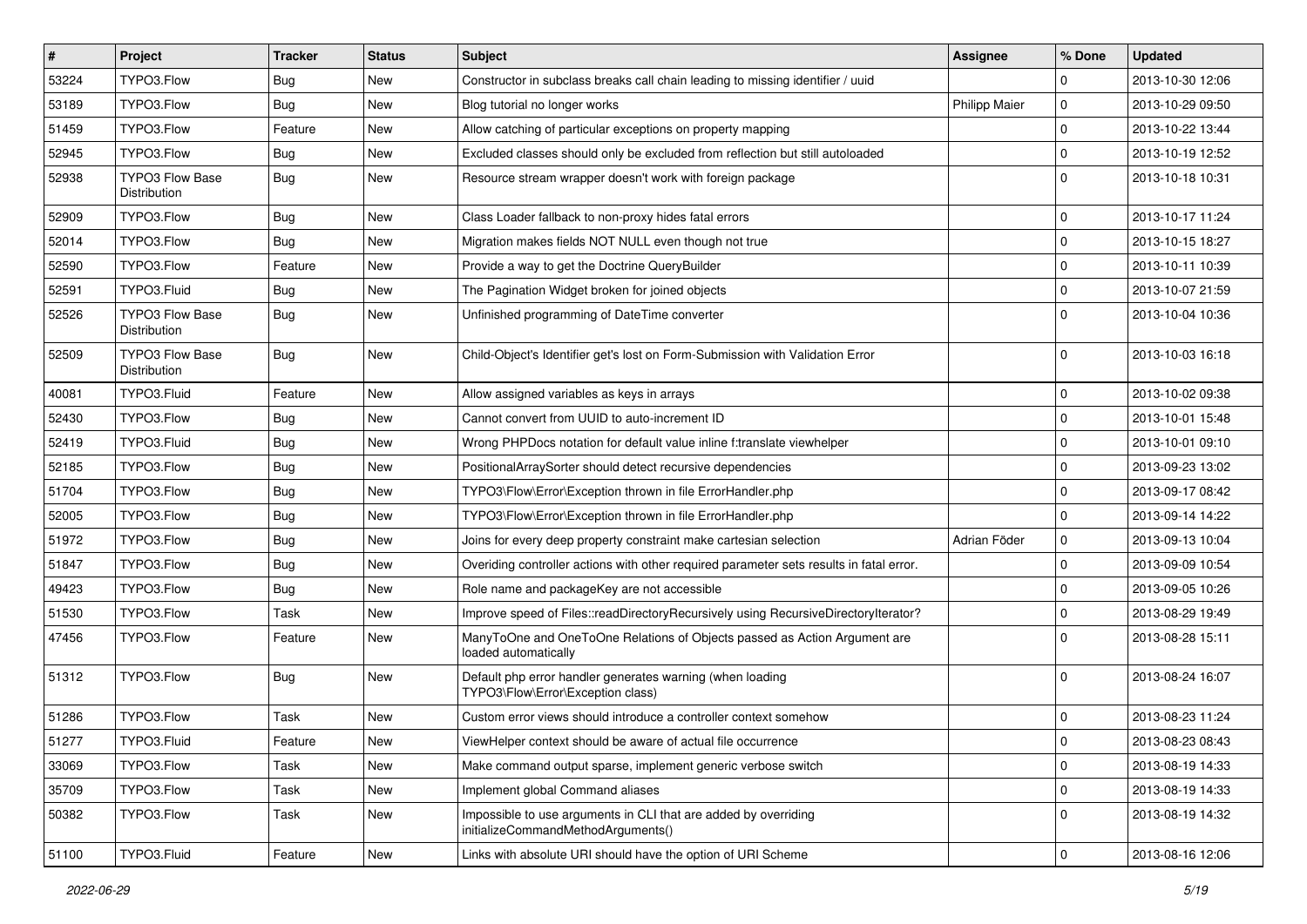| #     | Project                         | <b>Tracker</b> | <b>Status</b> | <b>Subject</b>                                                                                                                         | <b>Assignee</b>        | % Done       | <b>Updated</b>   |
|-------|---------------------------------|----------------|---------------|----------------------------------------------------------------------------------------------------------------------------------------|------------------------|--------------|------------------|
| 39791 | TYPO3.Flow                      | <b>Bug</b>     | New           | Reflection data of old aspect is not removed                                                                                           |                        | 0            | 2013-08-14 15:40 |
| 45041 | TYPO3.Flow                      | <b>Bug</b>     | <b>New</b>    | Set file permissions doesnt work                                                                                                       |                        | $\mathbf 0$  | 2013-08-14 15:35 |
| 44361 | TYPO3.Flow                      | <b>Bug</b>     | <b>New</b>    | TYPO3\Flow\I18n\Formatter\DatetimeFormatter - caching DATETIME type                                                                    |                        | $\mathbf 0$  | 2013-08-14 15:35 |
| 44186 | TYPO3.Flow                      | <b>Bug</b>     | New           | Request does not accept custom Content-Type                                                                                            |                        | $\mathbf{0}$ | 2013-08-14 15:35 |
| 44185 | TYPO3.Flow                      | <b>Bug</b>     | <b>New</b>    | XML body always need a root node                                                                                                       |                        | $\mathbf 0$  | 2013-08-14 15:35 |
| 44184 | TYPO3.Flow                      | <b>Bug</b>     | New           | Request arguments are not merged correctly for single object actions                                                                   |                        | $\mathbf 0$  | 2013-08-14 15:35 |
| 44148 | TYPO3.Flow                      | <b>Bug</b>     | <b>New</b>    | Documentation for executeCommand() needs clarification                                                                                 |                        | $\mathbf 0$  | 2013-08-14 15:35 |
| 43541 | TYPO3.Flow                      | <b>Bug</b>     | New           | Incomplete classes path detection for PSR-0                                                                                            |                        | $\mathbf 0$  | 2013-08-14 15:35 |
| 42465 | TYPO3.Flow                      | Task           | New           | Document i18n settings                                                                                                                 |                        | $\mathbf 0$  | 2013-08-14 15:35 |
| 42101 | TYPO3.Flow                      | <b>Bug</b>     | <b>New</b>    | Proxyclasses are not rebuild in Development context unless cache is empty                                                              |                        | $\mathbf 0$  | 2013-08-14 15:35 |
| 40854 | TYPO3.Flow                      | Task           | New           | Update security documentation (authentication in 1.2)                                                                                  |                        | $\mathbf 0$  | 2013-08-14 15:35 |
| 39096 | TYPO3.Flow                      | <b>Bug</b>     | <b>New</b>    | Unnecessary compile invoked in non production context?                                                                                 |                        | $\mathbf 0$  | 2013-08-14 15:35 |
| 45384 | TYPO3.Fluid                     | <b>Bug</b>     | New           | Persisted entity object in widget-configuration cannot be deserialized (after reload)                                                  |                        | $\mathbf 0$  | 2013-08-14 15:35 |
| 47419 | TYPO3 Flow Base<br>Distribution | <b>Bug</b>     | New           | Composer issues                                                                                                                        |                        | $\Omega$     | 2013-08-14 15:34 |
| 50869 | TYPO3.Flow                      | <b>Bug</b>     | <b>New</b>    | key() invoked on object                                                                                                                |                        | $\mathbf 0$  | 2013-08-07 13:18 |
| 50342 | TYPO3.Flow                      | <b>Bug</b>     | New           | PropertyMapper: Use of interface method before implementation check                                                                    |                        | $\mathbf 0$  | 2013-07-23 16:42 |
| 50262 | TYPO3.Flow                      | Feature        | <b>New</b>    | Add Keywords to composer Json                                                                                                          |                        | $\mathbf 0$  | 2013-07-21 22:49 |
| 47429 | TYPO3.Flow                      | <b>Bug</b>     | New           | Global policy files no longer allowed                                                                                                  |                        | $\mathbf 0$  | 2013-07-14 19:20 |
| 49039 | TYPO3.Flow                      | Feature        | <b>New</b>    | RFC: Use PSR-3 logger interface in Flow                                                                                                |                        | $\mathbf 0$  | 2013-07-10 15:19 |
| 49801 | TYPO3.Flow                      | <b>Bug</b>     | New           | TYPO3\Flow\Security\Exception\AccessDeniedException thrown in file<br>TYPO3_Flow_Security_Authorization_AccessDecisionVoterManager.php |                        | $\Omega$     | 2013-07-09 04:53 |
| 49780 | TYPO3.Flow                      | Bug            | <b>New</b>    | Roles are not synchronized                                                                                                             |                        | $\mathbf 0$  | 2013-07-08 10:11 |
| 48355 | TYPO3.Fluid                     | Feature        | New           | Assign output of viewhelper to template variable for further processing.                                                               |                        | $\mathbf 0$  | 2013-07-06 18:05 |
| 49566 | TYPO3.Flow                      | Bug            | New           | NULL source values are not handled correctly                                                                                           | Adrian Föder           | $\mathbf 0$  | 2013-07-02 08:21 |
| 49373 | TYPO3.Flow                      | <b>Bug</b>     | <b>New</b>    | Methods policy with key "Controllers" is ignored                                                                                       |                        | $\mathbf 0$  | 2013-06-24 10:03 |
| 49372 | TYPO3.Flow                      | <b>Bug</b>     | <b>New</b>    | ObjectConverter ignores implemented interface when mapping subtype                                                                     |                        | $\Omega$     | 2013-06-24 09:24 |
| 49050 | TYPO3.Flow                      | Feature        | New           | Allow Subqueries in QueryInterface                                                                                                     |                        | $\mathbf 0$  | 2013-06-12 10:43 |
| 49038 | TYPO3.Fluid                     | <b>Bug</b>     | New           | form.select does not select the first item if prependOptionValue is used                                                               |                        | 0            | 2013-06-11 22:11 |
| 42408 | TYPO3 Flow Base<br>Distribution | Story          | New           | Locale Detection / Selection                                                                                                           |                        | $\mathbf 0$  | 2013-06-11 13:31 |
| 48898 | TYPO3.Flow                      | <b>Bug</b>     | New           | configuration for roles fails if one of Policy yaml files contain empty "roles array"                                                  | Christian Müller       | 10           | 2013-06-05 19:06 |
| 33551 | TYPO3.Fluid                     | Bug            | New           | View helper values break out of a partial scope                                                                                        | Sebastian<br>Kurfuerst | $\mathbf 0$  | 2013-06-05 14:41 |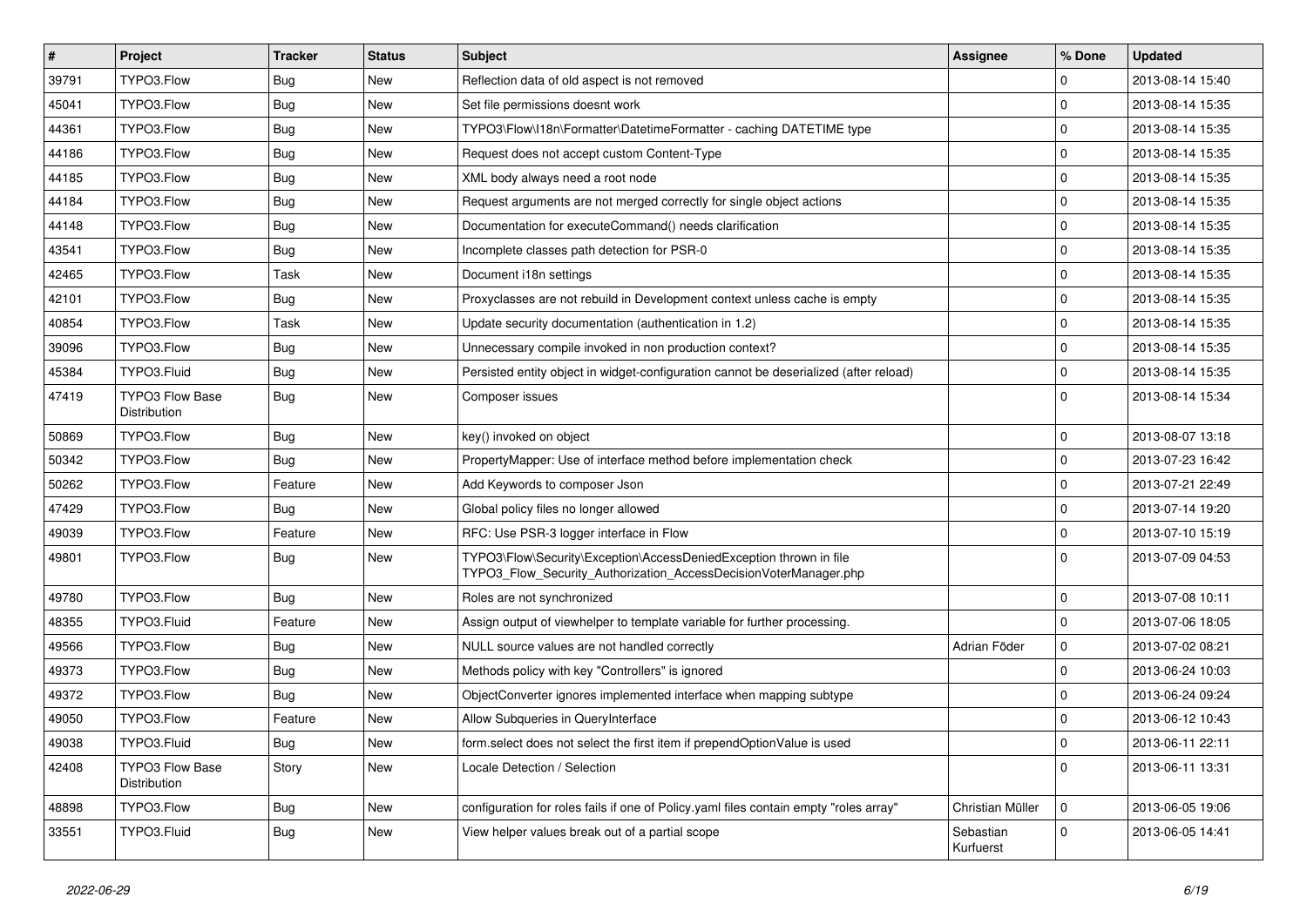| $\#$  | <b>Project</b>                                | <b>Tracker</b> | <b>Status</b> | <b>Subject</b>                                                                                                                                    | <b>Assignee</b>      | % Done       | <b>Updated</b>   |
|-------|-----------------------------------------------|----------------|---------------|---------------------------------------------------------------------------------------------------------------------------------------------------|----------------------|--------------|------------------|
| 48873 | TYPO3.Flow                                    | Bug            | <b>New</b>    | Error when calling resourceManager->deleteResource on unpublished Resource                                                                        |                      | $\Omega$     | 2013-06-05 13:46 |
| 48862 | TYPO3.Flow                                    | Feature        | <b>New</b>    | Possibility to exclude package from file monitoring                                                                                               |                      | $\Omega$     | 2013-06-05 10:03 |
| 48429 | TYPO3.Flow                                    | <b>Bug</b>     | New           | Remove- and update-actions on repository are not persisted                                                                                        |                      | $\Omega$     | 2013-05-24 18:44 |
| 48409 | TYPO3.Flow                                    | Feature        | New           | Introduce new Annotation "Slot" for wiring signal and slots                                                                                       |                      | $\mathbf 0$  | 2013-05-23 19:02 |
| 48430 | TYPO3.Flow                                    | <b>Bug</b>     | <b>New</b>    | Default validator-messages are not correctly formatted                                                                                            |                      | $\mathbf 0$  | 2013-05-22 00:36 |
| 47951 | TYPO3.Flow                                    | Feature        | <b>New</b>    | Warn if persistence stack is not empty at the end of a get-request                                                                                |                      | $\mathbf 0$  | 2013-05-21 13:28 |
| 47404 | TYPO3.Flow                                    | Feature        | <b>New</b>    | Add getters and setters methods for introduced properties                                                                                         |                      | $\mathbf 0$  | 2013-05-21 13:28 |
| 47273 | TYPO3.Flow                                    | Feature        | New           | Support mapping properties with differing types for setter and property                                                                           |                      | $\mathbf 0$  | 2013-05-21 13:28 |
| 47075 | TYPO3.Flow                                    | Feature        | <b>New</b>    | Make Exception more meaningful                                                                                                                    |                      | $\Omega$     | 2013-05-21 13:28 |
| 46910 | TYPO3.Flow                                    | Feature        | New           | Composer integration - PackageStates.php                                                                                                          |                      | $\mathbf 0$  | 2013-05-21 13:28 |
| 46816 | TYPO3.Flow                                    | Feature        | <b>New</b>    | Add xcache cache backend                                                                                                                          |                      | $\mathbf 0$  | 2013-05-21 13:28 |
| 45409 | TYPO3.Flow                                    | Feature        | <b>New</b>    | Support validation of abstract nested properties                                                                                                  |                      | $\Omega$     | 2013-05-21 13:28 |
| 38065 | TYPO3.Flow                                    | Feature        | <b>New</b>    | Implement content security for DQL queries                                                                                                        | Andreas Förthner     | l o          | 2013-05-21 13:28 |
| 37885 | TYPO3.Flow                                    | Feature        | <b>New</b>    | Add CLI to show the object-configuration for a FLOW3 object-name                                                                                  | <b>Martin Ficzel</b> | $\mathbf{0}$ | 2013-05-21 13:28 |
| 46716 | TYPO3.Flow                                    | <b>Bug</b>     | New           | Empty class names in Dependencylnjection proxy code when using Caches /<br>Factory-created dependencies                                           |                      | $\Omega$     | 2013-05-21 13:22 |
| 47487 | TYPO3.Flow                                    | Bug            | <b>New</b>    | Functional test classes in package without classes are not compiled                                                                               |                      | $\mathbf 0$  | 2013-05-21 12:19 |
| 47950 | TYPO3.Flow                                    | Bug            | <b>New</b>    | import of remote resources                                                                                                                        |                      | $\Omega$     | 2013-05-21 11:52 |
| 48093 | TYPO3.Flow                                    | <b>Bug</b>     | <b>New</b>    | AbstractCompositeValidators memory consumption continuously grow                                                                                  |                      | $\mathbf 0$  | 2013-05-21 11:49 |
| 46689 | TYPO3.Flow                                    | Bug            | New           | The new ClassLoader swallows Fatal Errors                                                                                                         | <b>Marc Neuhaus</b>  | $\mathbf 0$  | 2013-05-14 09:21 |
| 47818 | TYPO3.Welcome                                 | Bug            | New           | Wrong link on Welcome screen                                                                                                                      |                      | $\mathbf 0$  | 2013-05-02 12:01 |
| 47669 | TYPO3.Fluid                                   | Task           | New           | FormViewHelper does not define the default request method                                                                                         |                      | $\mathbf 0$  | 2013-04-28 16:39 |
| 47638 | <b>TYPO3 Flow Base</b><br>Distribution        | Bug            | New           | Delete a ValueObject by its identity                                                                                                              |                      | $\Omega$     | 2013-04-27 13:14 |
| 47637 | <b>TYPO3 Flow Base</b><br><b>Distribution</b> | Bug            | <b>New</b>    | Property with @ORM\Column(nullable=true,type="decimal",scale=2) results as type<br>"string" in Collection Objects and not as expected as "double" |                      | $\Omega$     | 2013-04-27 12:14 |
| 47601 | <b>TYPO3 Flow Base</b><br><b>Distribution</b> | Bug            | <b>New</b>    | Template Path of Submodules contains lowercase Namespace                                                                                          |                      | $\Omega$     | 2013-04-26 14:33 |
| 47052 | <b>TYPO3 Flow Base</b><br>Distribution        | <b>Bug</b>     | <b>New</b>    | Clear doctrine caches after migration applied                                                                                                     |                      | $\Omega$     | 2013-04-08 18:30 |
| 38379 | TYPO3.Eel                                     | Feature        | New           | Implement a Eel-ViewHelper                                                                                                                        |                      | $\mathbf 0$  | 2013-04-08 11:03 |
| 29405 | TYPO3.Flow                                    | <b>Bug</b>     | <b>New</b>    | When storing a new entity inside the session, it will be fully serialized instead of just the<br>reference being stored                           |                      | $\Omega$     | 2013-04-04 11:34 |
| 46545 | TYPO3.Fluid                                   | Feature        | <b>New</b>    | Better support for arrays in options of SelectViewHelper                                                                                          |                      | $\Omega$     | 2013-03-22 13:35 |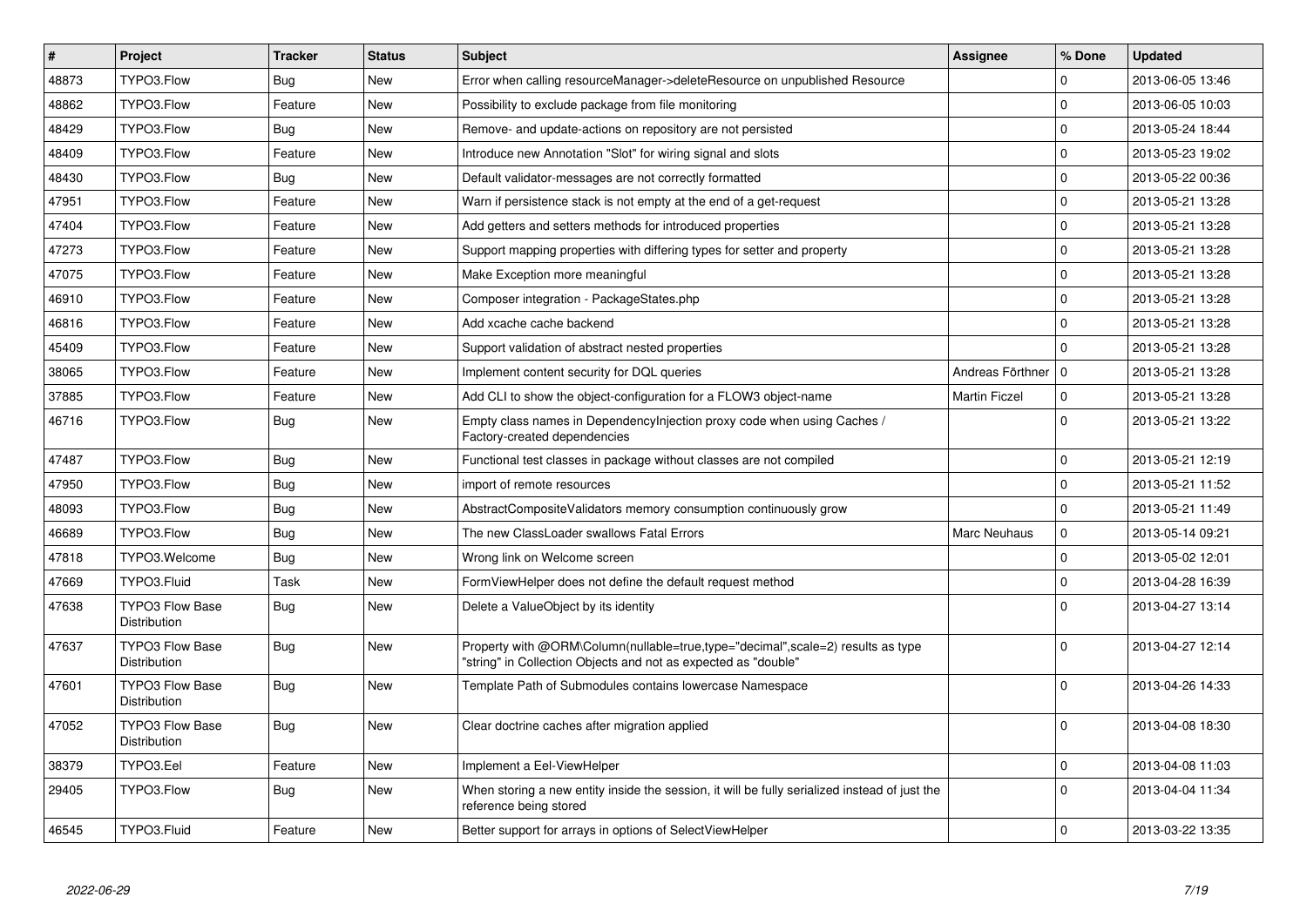| $\pmb{\#}$ | <b>Project</b>                  | <b>Tracker</b> | <b>Status</b> | Subject                                                                               | Assignee              | % Done      | <b>Updated</b>   |
|------------|---------------------------------|----------------|---------------|---------------------------------------------------------------------------------------|-----------------------|-------------|------------------|
| 46371      | TYPO3.Flow                      | Feature        | New           | Support compilation of static information in proxy classes                            | Christopher<br>Hlubek | 0           | 2013-03-16 21:26 |
| 46318      | TYPO3.Flow                      | Feature        | New           | [caching framework] Extend cache interface to handle multiple entries                 |                       | $\mathbf 0$ | 2013-03-15 12:19 |
| 46216      | TYPO3.Flow                      | Feature        | New           | Add wincache cache backend                                                            |                       | $\mathbf 0$ | 2013-03-12 20:55 |
| 46120      | TYPO3.Flow                      | <b>Bug</b>     | New           | Important step missing in the installation chapter                                    |                       | $\mathbf 0$ | 2013-03-08 10:23 |
| 46097      | TYPO3.Flow                      | <b>Bug</b>     | New           | Logged in user gets session of an other logged in user                                | Robert Lemke          | 0           | 2013-03-07 12:52 |
| 46066      | TYPO3.Flow                      | <b>Bug</b>     | New           | Currency formatter uses wrong format for ISO 4217 currency codes                      |                       | $\mathbf 0$ | 2013-03-06 16:29 |
| 46050      | TYPO3.Flow                      | Feature        | New           | To decouple log file writing at Logger->logException                                  |                       | $\mathbf 0$ | 2013-03-05 21:43 |
| 46011      | TYPO3.Flow                      | Task           | New           | Validate annotation with missing type should throw useful error                       |                       | 0           | 2013-03-04 12:42 |
| 46010      | TYPO3.Flow                      | <b>Bug</b>     | <b>New</b>    | Generating a DiscriminatorMap with base class in different namespace does not work    |                       | 0           | 2013-03-04 12:30 |
| 46009      | TYPO3.Flow                      | Task           | New           | Improve error message for missing class in Flow annotation driver                     |                       | $\mathbf 0$ | 2013-03-04 12:25 |
| 38222      | TYPO3.Flow                      | Feature        | New           | Step execution signals with concrete name                                             |                       | $\mathbf 0$ | 2013-02-21 16:39 |
| 45623      | TYPO3.Flow                      | <b>Bug</b>     | New           | SQL error when calling TYPO3.Blog Setup controller                                    |                       | 0           | 2013-02-21 12:16 |
| 45669      | TYPO3.Flow                      | <b>Bug</b>     | New           | PersistentObjectConverter does not convert ValueObjects by __identity                 |                       | $\mathbf 0$ | 2013-02-20 17:59 |
| 45640      | TYPO3.Flow                      | <b>Bug</b>     | <b>New</b>    | Every relation is set to cascade=all if the related entity is no aggregate root       |                       | 0           | 2013-02-20 15:31 |
| 3585       | TYPO3.Flow                      | Major Feature  | New           | Implement support for value objects                                                   |                       | $\mathbf 0$ | 2013-02-20 14:45 |
| 45611      | TYPO3.Flow                      | <b>Bug</b>     | New           | Destruction of session after logout should be configurable                            |                       | $\mathbf 0$ | 2013-02-19 16:41 |
| 45394      | TYPO3.Fluid                     | Task           | New           | Forwardport Unit test for standalone view                                             |                       | $\mathbf 0$ | 2013-02-11 22:39 |
| 45386      | TYPO3.Flow                      | <b>Bug</b>     | New           | Package::buildArrayOfClassFiles tries to determine class names from file paths        |                       | $\mathbf 0$ | 2013-02-11 19:54 |
| 45272      | TYPO3.Flow                      | <b>Bug</b>     | New           | Related Value Objects get deleted by default cascading                                |                       | 0           | 2013-02-08 13:50 |
| 45249      | TYPO3.Flow                      | Bug            | New           | Update composer project-create command listing                                        |                       | $\mathbf 0$ | 2013-02-07 15:17 |
| 45153      | TYPO3.Fluid                     | Feature        | New           | f:be.menus.actionMenuItem - Detection of the current select option is insufficient    |                       | 0           | 2013-02-04 23:17 |
| 45103      | TYPO3.Flow                      | Feature        | New           | Make static resource URI generation available outside of Fluid                        |                       | $\mathbf 0$ | 2013-02-03 13:16 |
| 44738      | TYPO3.Flow                      | Feature        | New           | Re-Validation of argument's custom validators                                         |                       | $\mathbf 0$ | 2013-01-23 09:19 |
| 39936      | TYPO3.Fluid                     | Feature        | New           | registerTagAttribute should handle default values                                     |                       | $\mathbf 0$ | 2013-01-21 23:29 |
| 30423      | TYPO3.Flow                      | Feature        | New           | Rendering template of other action without forward                                    |                       | 0           | 2013-01-21 14:03 |
| 44542      | TYPO3.Flow                      | Task           | New           | Mention the risk of requestPatterns regarding foreign package's SecurityContext usage | Adrian Föder          | $\mathbf 0$ | 2013-01-17 18:39 |
| 44563      | TYPO3.Flow                      | Feature        | New           | Logged in users via HTTP Basic always get re-authenticated                            |                       | $\mathbf 0$ | 2013-01-16 11:28 |
| 44244      | TYPO3.Flow                      | <b>Bug</b>     | New           | defaultOrderings aren't applied on related objects                                    |                       | 0           | 2013-01-09 18:41 |
| 43967      | TYPO3.Flow                      | <b>Bug</b>     | New           | Error in evaluating orphanRemoval in Flow Annotation driver                           |                       | $\mathbf 0$ | 2013-01-03 11:00 |
| 44078      | TYPO3 Flow Base<br>Distribution | Task           | New           | Probably false behavior in symlinked environment                                      |                       | 0           | 2012-12-18 13:17 |
| 39414      | TYPO3.Flow                      | <b>Bug</b>     | New           | <b>Security Documentation</b>                                                         |                       | $\mathbf 0$ | 2012-12-15 21:41 |
| 43993      | TYPO3.Flow                      | Task           | New           | Warn when no migrations are found at all during doctrine: migrate                     |                       | $\mathsf 0$ | 2012-12-14 09:30 |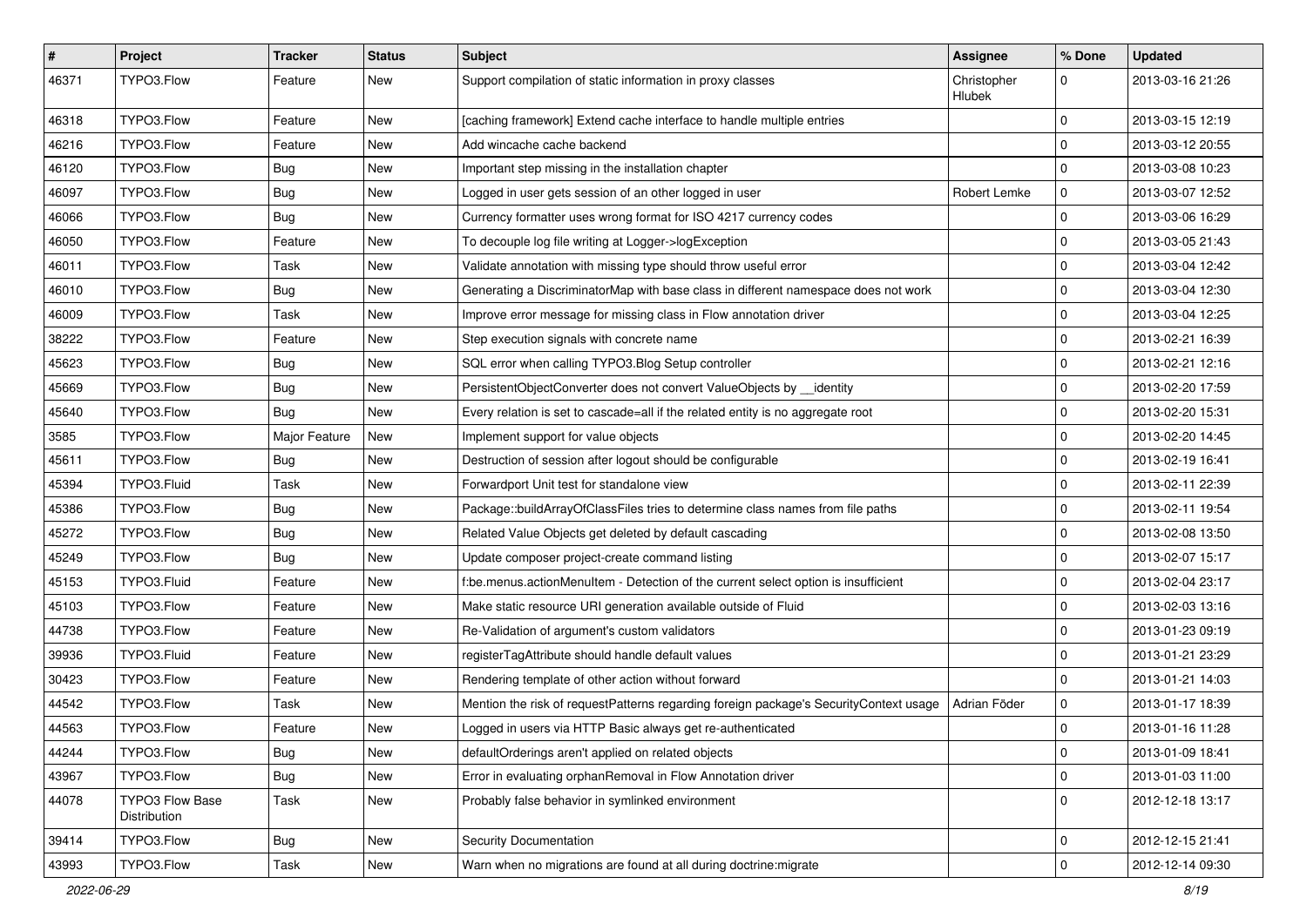| $\vert$ # | Project                                | <b>Tracker</b> | <b>Status</b> | Subject                                                                                   | <b>Assignee</b>         | % Done      | <b>Updated</b>   |
|-----------|----------------------------------------|----------------|---------------|-------------------------------------------------------------------------------------------|-------------------------|-------------|------------------|
| 43947     | TYPO3.Flow                             | <b>Bug</b>     | New           | Redirect to login after Session timeout                                                   |                         | 0           | 2012-12-13 12:35 |
| 42606     | TYPO3.Flow                             | <b>Bug</b>     | New           | Content Security with nested objects                                                      |                         | $\mathbf 0$ | 2012-12-13 12:35 |
| 41148     | TYPO3.Flow                             | Bug            | New           | Converting of ValueObjects                                                                |                         | $\mathbf 0$ | 2012-12-13 12:35 |
| 40283     | TYPO3.Flow                             | <b>Bug</b>     | New           | New constructor in grandparent class not called                                           |                         | $\mathbf 0$ | 2012-12-13 12:35 |
| 39088     | TYPO3.Flow                             | Feature        | New           | Add a sgnalslot before compilation                                                        |                         | $\mathbf 0$ | 2012-12-11 10:30 |
| 43841     | TYPO3.Flow                             | Feature        | New           | Add package support to validation errors                                                  |                         | $\mathbf 0$ | 2012-12-10 16:20 |
| 43572     | TYPO3.Flow                             | Feature        | New           | Uri should support manipulation of query arguments                                        |                         | $\mathbf 0$ | 2012-12-04 09:55 |
| 43071     | TYPO3.Fluid                            | Task           | New           | Remove TOKENS for adding fallback teplates in B                                           |                         | $\mathbf 0$ | 2012-11-18 14:22 |
| 43072     | TYPO3.Fluid                            | Task           | New           | Remove TOKENS for adding templates fallback in Backporter                                 |                         | $\mathbf 0$ | 2012-11-18 14:20 |
| 42743     | TYPO3.Fluid                            | Task           | <b>New</b>    | Remove inline style for hidden form fields                                                |                         | $\mathbf 0$ | 2012-11-06 23:09 |
| 42407     | <b>TYPO3 Flow Base</b><br>Distribution | Story          | New           | Asset Management                                                                          |                         | $\mathbf 0$ | 2012-10-26 09:02 |
| 42397     | TYPO3.Fluid                            | Feature        | New           | Missing viewhelper for general links                                                      |                         | $\mathbf 0$ | 2012-10-25 19:20 |
| 35720     | TYPO3.Flow                             | <b>Bug</b>     | New           | Access denied Exception for widget links to actions with a policy                         |                         | $\Omega$    | 2012-10-25 14:08 |
| 37473     | TYPO3.Flow                             | <b>Bug</b>     | New           | Subsequent Exceptions related to Doctrine Entity Manager makes it snap shut               |                         | $\Omega$    | 2012-10-25 10:29 |
| 5442      | TYPO3.Flow                             | Feature        | <b>New</b>    | Destroy session / logout user on deleting an account                                      | Andreas Förthner 10     |             | 2012-10-25 08:46 |
| 42240     | TYPO3.Eel                              | Task           | New           | Make Eel usable outside of TYPO3 Flow                                                     |                         | $\Omega$    | 2012-10-21 12:32 |
| 10472     | TYPO3.Fluid                            | Feature        | <b>New</b>    | Fluid Standalone distribution                                                             |                         | $\Omega$    | 2012-10-16 15:17 |
| 41832     | TYPO3.Flow                             | Task           | New           | Improve error handling for incompatible packages                                          | Christian Jul<br>Jensen | $\mathbf 0$ | 2012-10-10 14:44 |
| 41496     | TYPO3.Flow                             | <b>Bug</b>     | New           | Upload identical Resources, deleting fails                                                |                         | 0           | 2012-10-01 17:57 |
| 41420     | TYPO3.Flow                             | Feature        | New           | Support entity versioning                                                                 |                         | $\mathbf 0$ | 2012-09-27 14:11 |
| 39990     | TYPO3.Fluid                            | <b>Bug</b>     | New           | Same form twice in one template: hidden fields for empty values are only rendered<br>once |                         | $\Omega$    | 2012-08-20 11:21 |
| 39788     | TYPO3.Flow                             | Feature        | New           | RFC: Repository based NotExistsValidator                                                  |                         | $\mathbf 0$ | 2012-08-14 16:14 |
| 39790     | TYPO3.Kickstart                        | Feature        | <b>New</b>    | Allow forward slashes where backslashes need to be specified                              |                         | $\mathbf 0$ | 2012-08-14 09:28 |
| 36410     | TYPO3.Fluid                            | Feature        | New           | Allow templates to send arguments back to layout                                          |                         | $\Omega$    | 2012-08-13 11:46 |
| 39674     | TYPO3.Flow                             | <b>Bug</b>     | New           | \TYPO3\FLOW3\var dump behaves weird in controller actions doing return                    |                         | $\mathbf 0$ | 2012-08-10 10:09 |
| 38459     | TYPO3.Eel                              | Bug            | New           | Accessing a not present property/method should error verbosely                            | Sebastian<br>Kurfuerst  | $\mathbf 0$ | 2012-08-07 17:06 |
| 39432     | TYPO3 Flow Base<br>Distribution        | Task           | New           | Clarify introducing properties                                                            |                         | $\mathbf 0$ | 2012-07-31 23:34 |
| 4704      | TYPO3.Fluid                            | Feature        | New           | Improve parsing exception messages                                                        |                         | $\mathbf 0$ | 2012-07-11 19:00 |
| 38875     | TYPO3 Flow Base<br>Distribution        | Suggestion     | New           | Have a Translator object available in action controllers                                  |                         | $\mathbf 0$ | 2012-07-11 15:00 |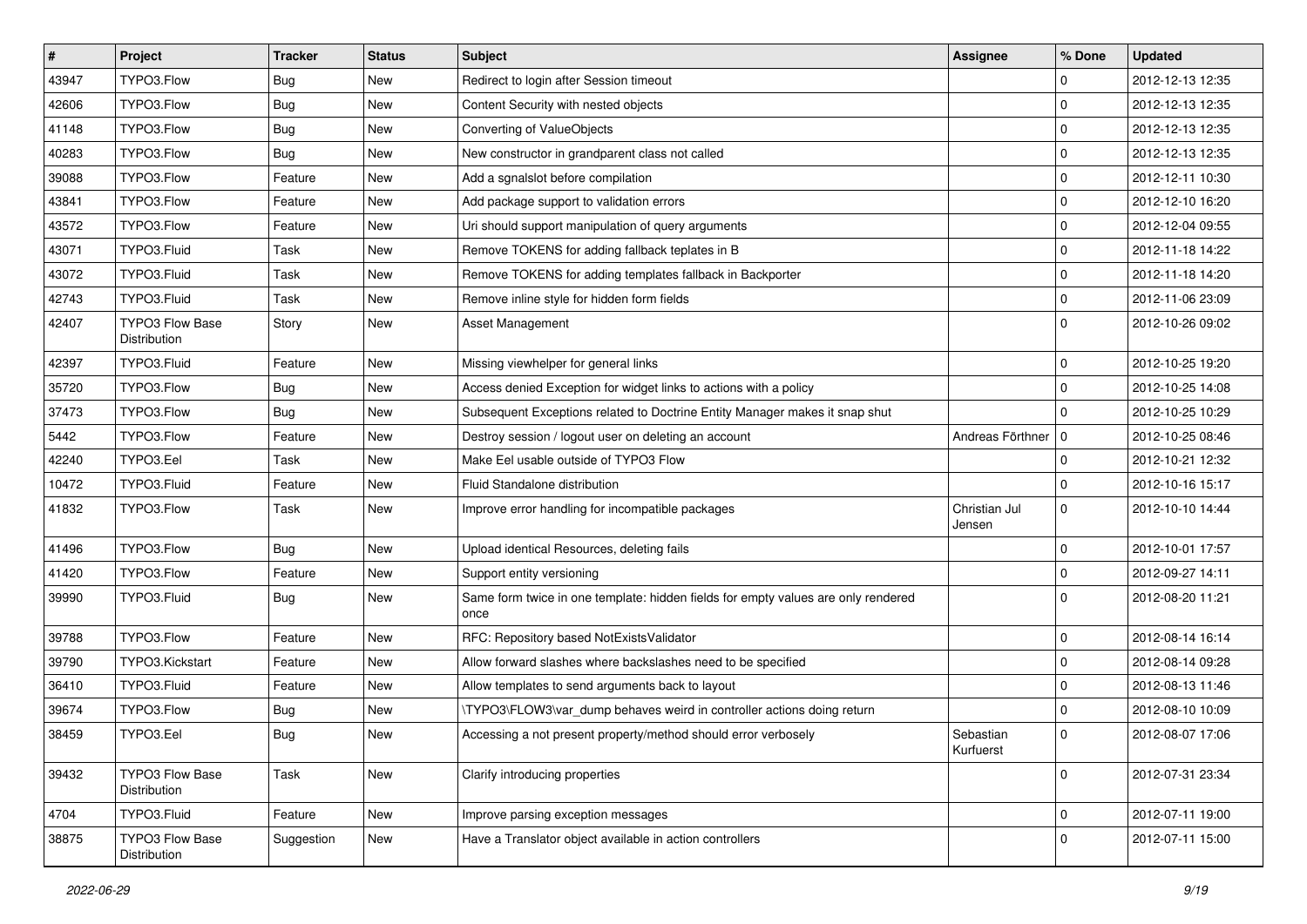| $\vert$ # | Project                                | Tracker    | <b>Status</b> | Subject                                                                                              | <b>Assignee</b>       | % Done      | <b>Updated</b>   |
|-----------|----------------------------------------|------------|---------------|------------------------------------------------------------------------------------------------------|-----------------------|-------------|------------------|
| 30555     | TYPO3.Fluid                            | Feature    | <b>New</b>    | Make TagBuilder more extensible                                                                      |                       | 0           | 2012-06-29 12:41 |
| 38369     | TYPO3.Fluid                            | <b>Bug</b> | <b>New</b>    | Resource ViewHelpers should not fall back to request package                                         |                       | $\mathbf 0$ | 2012-06-25 15:55 |
| 36655     | TYPO3.Fluid                            | Bug        | New           | <b>Pagination Links</b>                                                                              |                       | $\Omega$    | 2012-06-23 22:18 |
| 38130     | TYPO3.Fluid                            | Feature    | New           | Checkboxes and multiple select fields should have an assignable default value                        |                       | $\mathbf 0$ | 2012-06-17 09:54 |
| 37846     | TYPO3.Flow                             | Feature    | <b>New</b>    | Should be able to declare more than one controllerObjectName per requestPatterns                     |                       | $\Omega$    | 2012-06-11 11:10 |
| 37831     | TYPO3.Flow                             | Task       | New           | Evaluate using PHP 5.4's internal web server for Functional Testing                                  |                       | $\Omega$    | 2012-06-08 09:27 |
| 37571     | TYPO3.Flow                             | <b>Bug</b> | <b>New</b>    | Inherited proxies fail when implementing clone                                                       |                       | $\mathbf 0$ | 2012-06-04 12:15 |
| 37619     | TYPO3.Fluid                            | Bug        | New           | Fatal Error when using variable in name attribute of Section ViewHelper                              |                       | 0           | 2012-05-30 23:17 |
| 32985     | TYPO3.Flow                             | Feature    | <b>New</b>    | Implement Processing Rules when merging numerically-indexed arrays                                   |                       | $\Omega$    | 2012-05-30 09:35 |
| 37564     | TYPO3.Flow                             | Bug        | <b>New</b>    | Validation of Parent Object containing properties of type ManyToOne and ManyToMany<br>to same Target |                       | $\Omega$    | 2012-05-29 11:55 |
| 28136     | TYPO3.Flow                             | Feature    | <b>New</b>    | HTTP Semantics for Transactions and more                                                             |                       | $\Omega$    | 2012-05-21 16:15 |
| 3621      | TYPO3.Flow                             | Feature    | New           | Implement dynamic firewall filter registration                                                       | Andreas Förthner   0  |             | 2012-05-21 16:15 |
| 3619      | TYPO3.Flow                             | Feature    | <b>New</b>    | Implement System Policy Support/System Security                                                      | Andreas Förthner   0  |             | 2012-05-21 16:15 |
| 37316     | TYPO3.Flow                             | <b>Bug</b> | <b>New</b>    | Use findBestMatchingLocale instead of getDefaultLocale?                                              |                       | $\Omega$    | 2012-05-20 09:35 |
| 37279     | TYPO3.Flow                             | Feature    | New           | Request PropertyMapping                                                                              |                       | 0           | 2012-05-18 16:06 |
| 37095     | TYPO3.Fluid                            | Feature    | New           | It should be possible to set a different template on a Fluid TemplateView inside an<br>action        | Christopher<br>Hlubek | $\mathbf 0$ | 2012-05-11 13:54 |
| 36955     | TYPO3.Flow                             | Feature    | <b>New</b>    | Add type filter to var_dump()                                                                        |                       | $\Omega$    | 2012-05-08 16:39 |
| 36804     | TYPO3.Flow                             | <b>Bug</b> | <b>New</b>    | Orphaned entities within aggregates are not removed                                                  |                       | $\mathbf 0$ | 2012-05-03 11:54 |
| 36634     | TYPO3.Flow                             | <b>Bug</b> | New           | Reconstituted entities do not have their properties set when initializeObject() is called            |                       | $\Omega$    | 2012-04-26 21:28 |
| 36633     | TYPO3.Flow                             | <b>Bug</b> | <b>New</b>    | Reconstituted entities should not have the FLOW3_Persistence_clone property set                      |                       | $\Omega$    | 2012-04-26 21:24 |
| 36559     | TYPO3.Fluid                            | Feature    | <b>New</b>    | New widget progress bar                                                                              |                       | 0           | 2012-04-25 15:11 |
| 36510     | TYPO3.Flow                             | Feature    | New           | Firewall Redirect?                                                                                   |                       | $\mathbf 0$ | 2012-04-24 12:57 |
| 36509     | TYPO3.Flow                             | Feature    | <b>New</b>    | redirect ToUri to an uri with acl forces a 403 because of missing csrf token.                        |                       | $\mathbf 0$ | 2012-04-24 12:44 |
| 36508     | TYPO3.Flow                             | <b>Bug</b> | <b>New</b>    | AuthenticationProvider Request Patterns                                                              |                       | 0           | 2012-04-24 12:39 |
| 36495     | TYPO3.Flow                             | <b>Bug</b> | <b>New</b>    | HTTP Response is sent before persistence preventing Exceptions to be displayed on<br>redirect        |                       | $\Omega$    | 2012-04-24 00:28 |
| 35970     | TYPO3.Flow                             | Task       | New           | Improve performance of Utility/Arrays::integerExplode by using array_map                             |                       | 0           | 2012-04-13 15:38 |
| 35831     | TYPO3.Flow                             | <b>Bug</b> | New           | Deleting or unpublishing of a resource deletes all published symlinks<br>(Web/_Resources/Persistent) |                       | $\mathbf 0$ | 2012-04-11 09:31 |
| 35783     | TYPO3.Flow                             | Feature    | New           | Lifecycle method after property mapping                                                              |                       | $\mathbf 0$ | 2012-04-08 21:01 |
| 35781     | TYPO3.Flow                             | Feature    | New           | Model validation                                                                                     |                       | $\mathbf 0$ | 2012-04-08 17:06 |
| 35420     | <b>TYPO3 Flow Base</b><br>Distribution | Suggestion | New           | Review use of try / catch in the Security Framework                                                  | Andreas Förthner   0  |             | 2012-03-31 00:00 |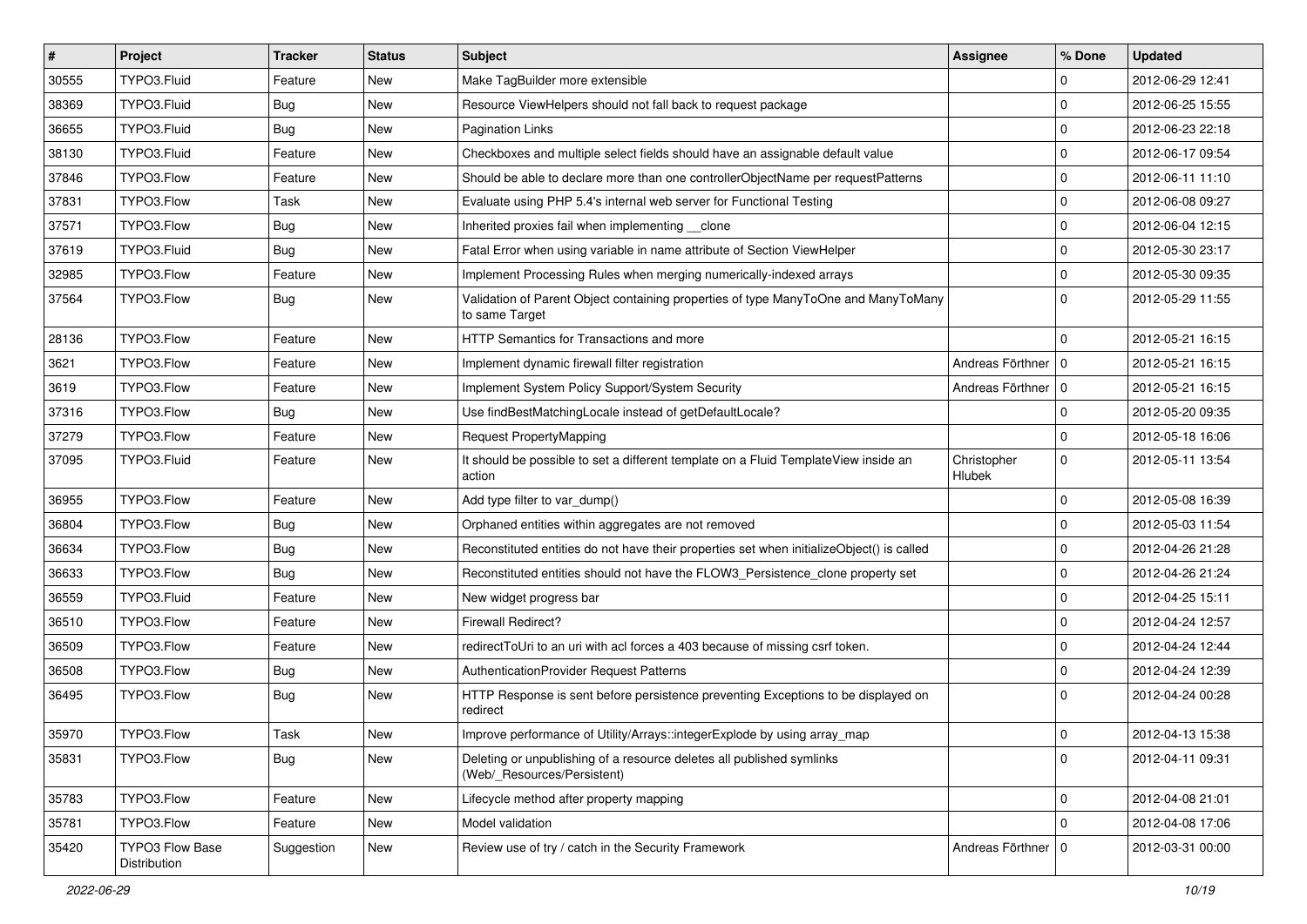| $\vert$ # | Project                                       | <b>Tracker</b> | <b>Status</b> | <b>Subject</b>                                                                                              | <b>Assignee</b>        | % Done      | <b>Updated</b>   |
|-----------|-----------------------------------------------|----------------|---------------|-------------------------------------------------------------------------------------------------------------|------------------------|-------------|------------------|
| 35083     | TYPO3.Flow                                    | <b>Bug</b>     | New           | involving SecurityContext in Widget's __wakeup situation leads to an exception                              |                        | 0           | 2012-03-21 13:06 |
| 32869     | TYPO3.Flow                                    | Bug            | <b>New</b>    | Security config tokenClass doesnt throw exception if not found the class                                    |                        | $\mathbf 0$ | 2012-03-19 10:53 |
| 34816     | TYPO3.Flow                                    | Feature        | New           | Long text encryption                                                                                        |                        | $\mathbf 0$ | 2012-03-14 08:33 |
| 27607     | TYPO3.Fluid                                   | <b>Bug</b>     | New           | Make Fluid comparisons work when first element is STRING, second is NULL.                                   |                        | 0           | 2012-03-12 19:18 |
| 33049     | TYPO3.Flow                                    | Feature        | <b>New</b>    | Allow configuration of context without environment variable (needed for IIS)                                |                        | 0           | 2012-03-07 20:51 |
| 34309     | TYPO3.Fluid                                   | Task           | New           | Unknown ViewHelpers cause exception - should be handled more graceful                                       |                        | $\mathbf 0$ | 2012-03-07 18:40 |
| 33078     | TYPO3.Flow                                    | <b>Bug</b>     | <b>New</b>    | No Redirect to Login                                                                                        |                        | $\mathbf 0$ | 2012-03-07 17:45 |
| 33308     | <b>TYPO3 Flow Base</b><br><b>Distribution</b> | Task           | New           | General date and time handling rules                                                                        |                        | $\mathbf 0$ | 2012-03-06 16:05 |
| 34404     | TYPO3.Flow                                    | <b>Bug</b>     | <b>New</b>    | JsonView transformObject does not respect_descendAll configuration                                          |                        | $\mathbf 0$ | 2012-02-29 01:12 |
| 34133     | TYPO3.Flow                                    | Feature        | New           | RFC: Handle Semicolons in Path part of URIs as Scoped Path Parameters                                       |                        | $\mathbf 0$ | 2012-02-21 15:17 |
| 33710     | TYPO3.Flow                                    | Feature        | New           | Configuration based on Domain                                                                               |                        | 0           | 2012-02-06 16:08 |
| 32035     | TYPO3.Fluid                                   | Task           | <b>New</b>    | Improve fluid error messages                                                                                |                        | $\mathbf 0$ | 2012-01-27 15:59 |
| 33465     | TYPO3.Flow                                    | <b>Bug</b>     | New           | Some vital commands to recover the system fail when recovery is needed                                      |                        | $\mathbf 0$ | 2012-01-26 15:51 |
| 33293     | TYPO3.Flow                                    | <b>Bug</b>     | New           | Injection to private variable results in injection of the the wrong class                                   |                        | $\mathbf 0$ | 2012-01-18 16:41 |
| 33018     | TYPO3.Flow                                    | Feature        | New           | Translator should support override of labels from other packages                                            |                        | 0           | 2012-01-06 13:05 |
| 9313      | TYPO3.Flow                                    | Feature        | New           | Support for currencies                                                                                      |                        | $\mathbf 0$ | 2011-12-15 17:44 |
| 8464      | TYPO3.Flow                                    | Feature        | <b>New</b>    | Write settings using the ConfigurationManager                                                               |                        | $\mathbf 0$ | 2011-12-15 17:06 |
| 32294     | TYPO3.Flow                                    | Feature        | New           | Lazy initialization of loggers                                                                              |                        | $\mathbf 0$ | 2011-12-05 10:29 |
| 32105     | TYPO3.Flow                                    | <b>Bug</b>     | New           | IgnoreValidation ignored if ACL is set for this controller action                                           |                        | $\mathbf 0$ | 2011-11-26 11:22 |
| 31955     | TYPO3.Fluid                                   | Feature        | New           | f:uri.widget                                                                                                |                        | 0           | 2011-11-22 12:27 |
| 31210     | TYPO3.Flow                                    | <b>Bug</b>     | New           | constructor of proxy class not compatible with interfaces defening a constructor                            |                        | 0           | 2011-11-07 22:02 |
| 31262     | TYPO3.Flow                                    | Feature        | <b>New</b>    | Named arguments in Objects.yaml for constructor arguments                                                   |                        | 0           | 2011-10-25 10:26 |
| 31261     | TYPO3.Flow                                    | Feature        | New           | Virtual objects - generate proxy classes for interfaces                                                     |                        | $\mathbf 0$ | 2011-10-25 10:23 |
| 30418     | TYPO3.Flow                                    | Feature        | New           | Package bootstrapping following dependencies                                                                |                        | 0           | 2011-10-21 13:38 |
| 28554     | TYPO3.Fluid                                   | <b>Bug</b>     | New           | (v4) implement feature flag to disable caching                                                              |                        | $\mathbf 0$ | 2011-10-21 13:37 |
| 28553     | TYPO3.Fluid                                   | <b>Bug</b>     | New           | improve XHProf test setup                                                                                   |                        | $\mathbf 0$ | 2011-10-21 13:37 |
| 28552     | TYPO3.Fluid                                   | <b>Bug</b>     | New           | (v5) write ViewHelper test for compiled run; adjust functional test to do two passes<br>(uncached & cached) |                        | $\mathbf 0$ | 2011-10-21 13:37 |
| 28550     | TYPO3.Fluid                                   | <b>Bug</b>     | New           | (v4) make widgets cacheable, i.e. not implement childnodeaccess interface                                   |                        | $\pmb{0}$   | 2011-10-21 13:37 |
| 28549     | TYPO3.Fluid                                   | Bug            | New           | make widgets cacheable, i.e. not implement childnodeaccess interface                                        |                        | 0           | 2011-10-21 13:37 |
| 13045     | TYPO3.Fluid                                   | <b>Bug</b>     | New           | Entity decode of strings are different between if-conditions and output of variable                         |                        | $\mathbf 0$ | 2011-10-21 13:37 |
| 12863     | TYPO3.Fluid                                   | Bug            | New           | Attributes of a viewhelper can't contain a '-'                                                              | Sebastian<br>Kurfuerst | $\mathbf 0$ | 2011-10-21 13:37 |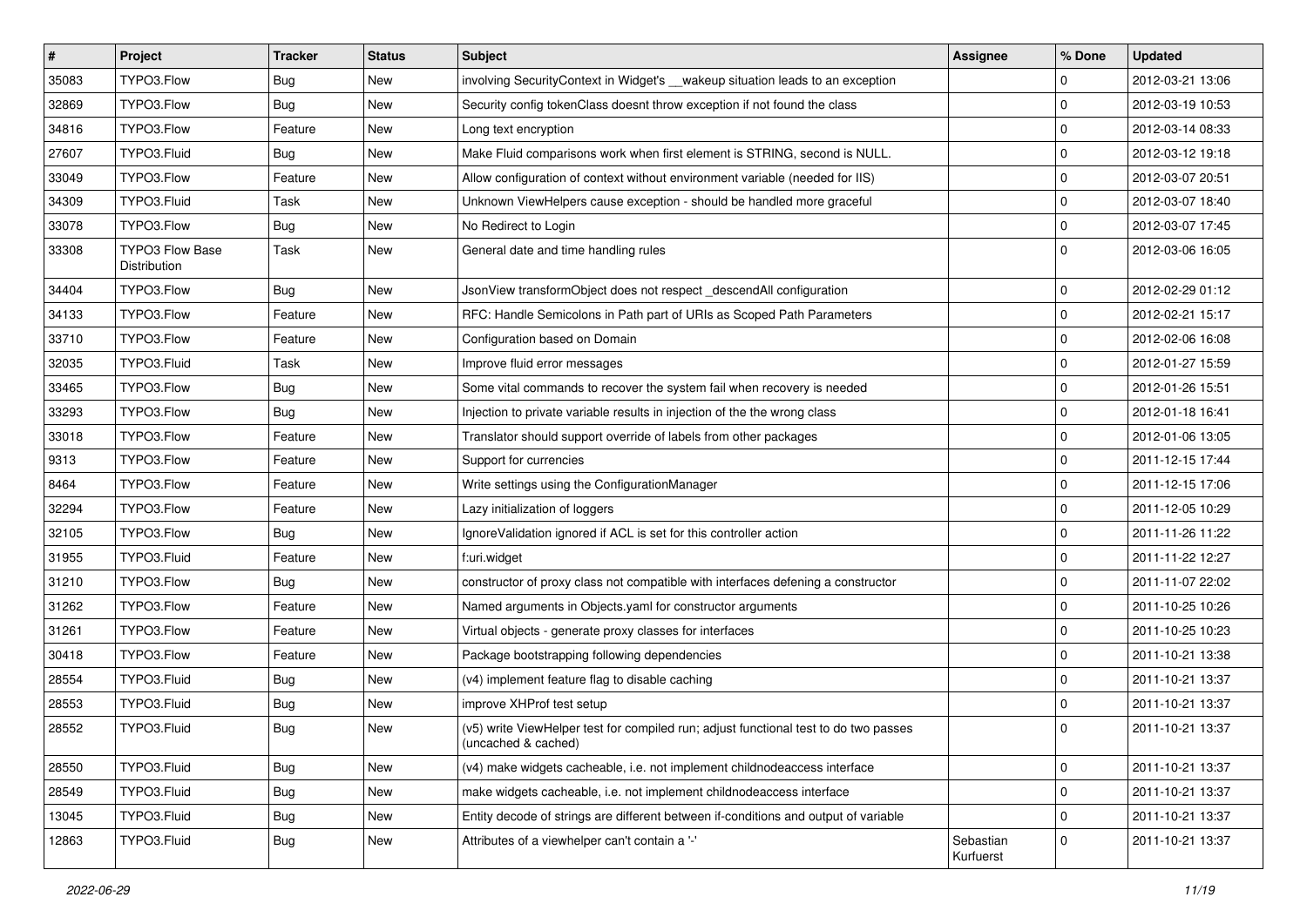| $\vert$ # | Project                                | <b>Tracker</b> | <b>Status</b> | Subject                                                                                                                                                 | Assignee             | % Done      | <b>Updated</b>   |
|-----------|----------------------------------------|----------------|---------------|---------------------------------------------------------------------------------------------------------------------------------------------------------|----------------------|-------------|------------------|
| 8648      | TYPO3.Fluid                            | <b>Bug</b>     | New           | format.crop ViewHelper should support all features of the crop stdWrap function                                                                         |                      | 0           | 2011-10-21 13:37 |
| 3481      | TYPO3.Fluid                            | Bug            | <b>New</b>    | Use ViewHelperVariableContainer in PostParseFacet                                                                                                       |                      | $\mathbf 0$ | 2011-10-21 13:37 |
| 31002     | TYPO3.Flow                             | <b>Bug</b>     | New           | Generated sleep method handles static properties as members.                                                                                            |                      | $\mathbf 0$ | 2011-10-21 13:20 |
| 30425     | TYPO3.Flow                             | <b>Bug</b>     | <b>New</b>    | New methods are not updated in Policies during Development                                                                                              |                      | $\mathbf 0$ | 2011-10-21 13:20 |
| 30424     | TYPO3.Flow                             | Bug            | <b>New</b>    | Forward object arguments with changes                                                                                                                   |                      | $\mathbf 0$ | 2011-10-21 13:20 |
| 29425     | TYPO3.Flow                             | <b>Bug</b>     | New           | Deletion of a blog post with resources fails with FK constraint error                                                                                   |                      | $\mathbf 0$ | 2011-10-21 13:20 |
| 25988     | TYPO3.Flow                             | Bug            | New           | Useless proxies are built for some classes                                                                                                              |                      | $\mathbf 0$ | 2011-10-21 13:20 |
| 10678     | TYPO3.Flow                             | Bug            | New           | ReflectionService doesn't reflect methods of child classes correctly when they get<br>reflected before their parent class in the initialization process |                      | $\Omega$    | 2011-10-21 13:20 |
| 2974      | TYPO3.Flow                             | Bug            | <b>New</b>    | Aspect / Proxy Cache is not emptied automatically if an interface used for introduction<br>was modified                                                 | Robert Lemke         | $\mathbf 0$ | 2011-10-21 13:20 |
| 9950      | TYPO3.Fluid                            | Task           | <b>New</b>    | Binding to nested arrays impossible for form-elements                                                                                                   |                      | $\mathbf 0$ | 2011-10-20 01:48 |
| 1785      | TYPO3.Flow                             | Feature        | <b>New</b>    | Automatic garbage collection for expired cache entries                                                                                                  |                      | $\mathbf 0$ | 2011-10-20 01:43 |
| 890       | TYPO3.Flow                             | Feature        | New           | Add priority for advice chains                                                                                                                          | Robert Lemke         | $\mathbf 0$ | 2011-10-20 01:43 |
| 3580      | TYPO3.Flow                             | Feature        | New           | Create an administration panel for the FLOW3 Development context                                                                                        |                      | $\mathbf 0$ | 2011-10-13 15:21 |
| 9537      | TYPO3.Flow                             | Feature        | <b>New</b>    | Query criterions should be able to compare whole objects                                                                                                |                      | $\mathbf 0$ | 2011-10-04 18:42 |
| 10911     | TYPO3.Fluid                            | Task           | New           | Tx_Fluid_ViewHelpers_Form_AbstractFormViewHelper->renderHiddenIdentityField<br>should be more reliable                                                  |                      | $\Omega$    | 2011-09-30 12:29 |
| 30428     | TYPO3.Flow                             | Feature        | New           | Cloning of request arguments                                                                                                                            |                      | $\mathbf 0$ | 2011-09-29 13:26 |
| 30258     | TYPO3.Flow                             | Feature        | <b>New</b>    | Support optional package dependencies                                                                                                                   |                      | $\mathbf 0$ | 2011-09-24 18:34 |
| 29794     | TYPO3.Kickstart                        | Feature        | <b>New</b>    | Initialize collections in generated models                                                                                                              |                      | $\mathbf 0$ | 2011-09-14 23:23 |
| 29476     | TYPO3.Flow                             | Feature        | New           | Provider rendering time and query count for request                                                                                                     |                      | $\mathbf 0$ | 2011-09-05 09:22 |
| 26767     | TYPO3.Flow                             | Feature        | <b>New</b>    | Reflection method to get a method return type and documentation                                                                                         |                      | $\mathbf 0$ | 2011-08-29 21:45 |
| 29202     | TYPO3.Flow                             | Task           | New           | Provide a Cherokee Server Configuration for FLOW3                                                                                                       |                      | $\mathbf 0$ | 2011-08-24 07:45 |
| 28964     | <b>TYPO3 Flow Base</b><br>Distribution | Feature        | New           | Integrate Behat tool for BDD                                                                                                                            |                      | $\Omega$    | 2011-08-13 16:03 |
| 28231     | TYPO3.Flow                             | Feature        | New           | Allow output to STDERR for CLI Response                                                                                                                 |                      | $\mathbf 0$ | 2011-07-15 13:32 |
| 9514      | TYPO3.Fluid                            | Feature        | New           | Support explicit Array Arguments for ViewHelpers                                                                                                        |                      | $\mathbf 0$ | 2011-05-06 11:03 |
| 25907     | TYPO3.Flow                             | Task           | <b>New</b>    | Referrer should only contain the URI of the previous request                                                                                            |                      | $\mathbf 0$ | 2011-04-12 12:00 |
| 6602      | TYPO3.Flow                             | Feature        | New           | Implement after invocation handling                                                                                                                     | Andreas Förthner   0 |             | 2011-01-07 11:15 |
| 8981      | TYPO3.Flow                             | Feature        | New           | Security/Performance: Provide Webserver Configuration file for common webservers -<br>do not use .htaccess                                              |                      | $\mathbf 0$ | 2010-10-20 11:39 |
| 8463      | TYPO3.Flow                             | Feature        | <b>New</b>    | Check security policy for objects reconstituted in the session scope                                                                                    |                      | $\mathbf 0$ | 2010-10-20 11:39 |
| 8462      | TYPO3.Flow                             | Feature        | New           | Check subobjects in query rewriting                                                                                                                     |                      | $\mathbf 0$ | 2010-10-20 11:39 |
| 6603      | TYPO3.Flow                             | Feature        | New           | Provide a policy management API                                                                                                                         | Andreas Förthner   0 |             | 2010-10-20 11:39 |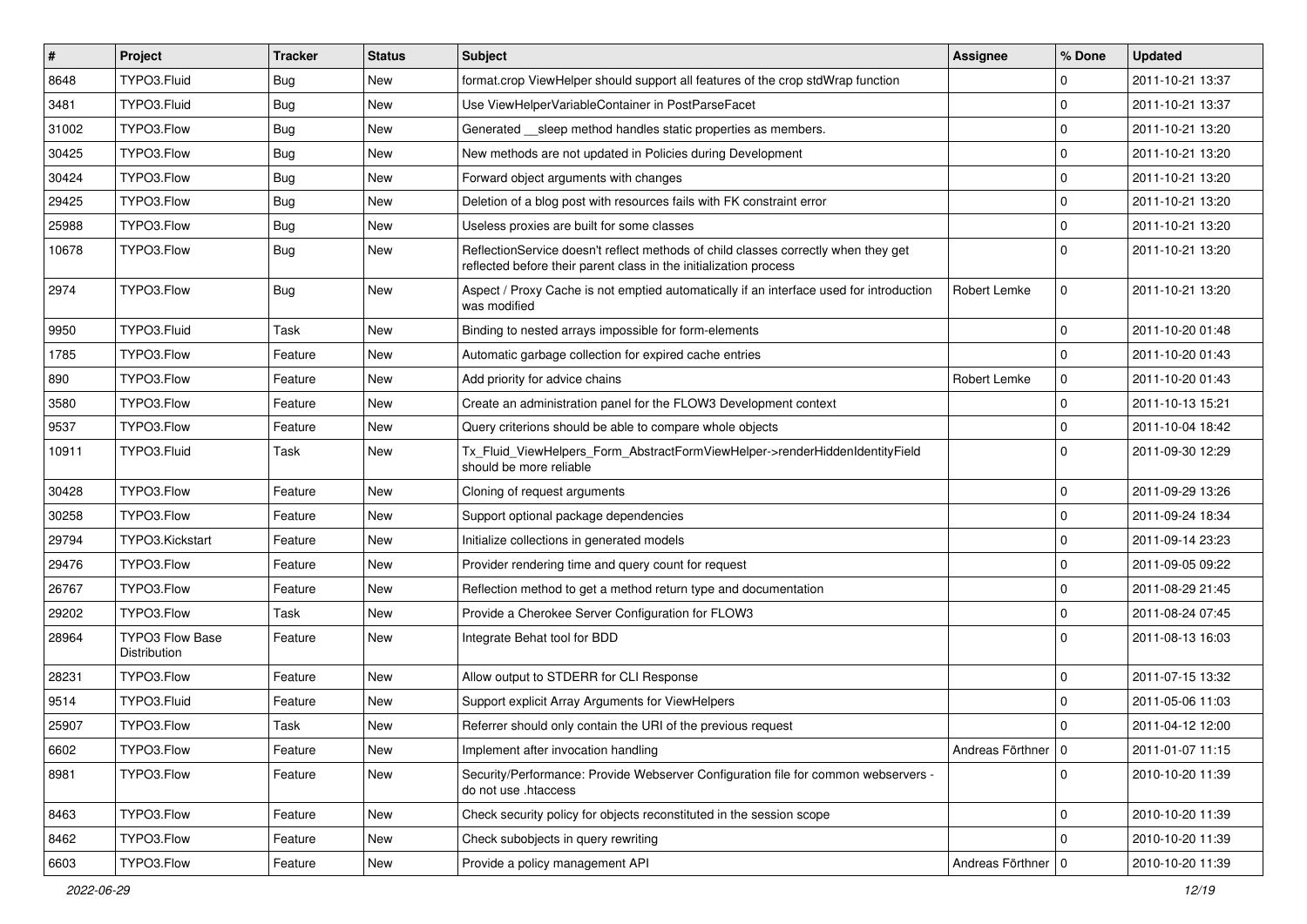| $\vert$ # | Project                                | <b>Tracker</b> | <b>Status</b> | <b>Subject</b>                                                                                | Assignee              | % Done       | <b>Updated</b>   |
|-----------|----------------------------------------|----------------|---------------|-----------------------------------------------------------------------------------------------|-----------------------|--------------|------------------|
| 6178      | TYPO3.Flow                             | Feature        | <b>New</b>    | Implement FileType and FileSize validators                                                    |                       | $\mathbf 0$  | 2010-10-20 11:39 |
| 5774      | TYPO3.Flow                             | Feature        | <b>New</b>    | Package Manager should clear all cache entries tagged with %PACKAGE%                          |                       | $\Omega$     | 2010-10-20 11:39 |
| 3755      | TYPO3.Flow                             | Task           | New           | Concurrency stress testing and cache mechanism                                                |                       | $\mathbf{0}$ | 2010-10-20 11:39 |
| 3587      | TYPO3.Flow                             | Feature        | <b>New</b>    | Enforce validation rules for value objects already in constructor                             |                       | $\mathbf{0}$ | 2010-10-20 11:39 |
| 1856      | TYPO3.Flow                             | Feature        | <b>New</b>    | The Package Manager checks dependencies between packages on each activation /<br>deactivation | Christopher<br>Hlubek | $\Omega$     | 2010-10-20 11:39 |
| 51183     | <b>TYPO3 Flow Base</b><br>Distribution | Task           | New           | CLI improvements                                                                              |                       | 50           | 2015-02-25 17:45 |
| 55953     | TYPO3.Flow                             | Task           | New           | Repair and streamline ValueObject support                                                     |                       | 50           | 2015-02-16 00:30 |
| 58579     | TYPO3.Flow                             | Feature        | New           | Adding own environment constants to Flow                                                      |                       | 50           | 2014-05-06 22:14 |
| 41843     | <b>TYPO3 Flow Base</b><br>Distribution | <b>Bug</b>     | <b>New</b>    | Composer and rename issues (umbrella issue)                                                   |                       | 60           | 2013-01-15 17:19 |
| 26664     | TYPO3.Fluid                            | Task           | <b>New</b>    | Clean up Form ViewHelpers                                                                     |                       | 75           | 2012-06-20 11:37 |
| 26658     | TYPO3.Fluid                            | Task           | <b>New</b>    | Make Form ViewHelpers consistent                                                              |                       | 75           | 2012-06-20 11:37 |
| 58975     | TYPO3.Flow                             | Bug            | New           | Fix command for Linux in Qucikstart documentation                                             |                       | 100          | 2014-05-21 19:47 |
| 26745     | TYPO3.Flow                             | Feature        | New           | MVC should know about entities lying in the session                                           |                       | 100          | 2012-07-10 12:14 |
| 30937     | TYPO3.Fluid                            | Bug            | New           | CropViewHelper stringToTruncate can't be supplied so it can't be easily extended              |                       | 100          | 2011-10-21 13:37 |
| 38004     | TYPO3.Flow                             | Bug            | Accepted      | Missing CheatSheet folder for Getting Started manual                                          | Karsten<br>Dambekalns | $\mathbf{0}$ | 2014-11-07 10:58 |
| 58773     | TYPO3.Flow                             | Bug            | Accepted      | Improve NoMatchingRouteException                                                              | Bastian Waidelich   0 |              | 2014-05-13 15:59 |
| 33937     | TYPO3.Flow                             | Feature        | Accepted      | Convenience method to resolve public "resource://" paths                                      | Karsten<br>Dambekalns | $\Omega$     | 2014-04-15 11:40 |
| 40802     | TYPO3.Flow                             | Bug            | Accepted      | Documentation mistake (authentication)                                                        | Karsten<br>Dambekalns | $\Omega$     | 2014-03-20 14:13 |
| 45405     | TYPO3.Flow                             | <b>Bug</b>     | Accepted      | Uncaught Exception in DynamicRoutePart                                                        | Bastian Waidelich   0 |              | 2014-03-05 11:19 |
| 3305      | TYPO3.Flow                             | Feature        | Accepted      | Unmodified objects retrieved from a repository should not be validated in the controller      | Robert Lemke          | $\mathbf{0}$ | 2014-03-04 14:51 |
| 33258     | TYPO3.Flow                             | Major Feature  | Accepted      | Implement support for Assetic                                                                 |                       | $\mathbf 0$  | 2014-02-24 08:05 |
| 44314     | TYPO3.Flow                             | Task           | Accepted      | slightly file permissions for /Configuration/* and /Data/Persistent/EncryptionKey             | Karsten<br>Dambekalns | $\Omega$     | 2013-11-25 14:21 |
| 36715     | TYPO3.Flow                             | Feature        | Accepted      | Make simultaneous use of multiple persistence backends possible                               | Karsten<br>Dambekalns | $\Omega$     | 2013-11-20 21:17 |
| 53350     | TYPO3.Flow                             | <b>Bug</b>     | Accepted      | Trying to create a Link in an Template in CLI Context should provide a helpful exception      | Bastian Waidelich   0 |              | 2013-11-05 15:00 |
| 50395     | TYPO3.Flow                             | <b>Bug</b>     | Accepted      | Route cache caches routes for non dispatchable requests                                       | Bastian Waidelich   0 |              | 2013-10-14 12:00 |
| 46823     | TYPO3.Flow                             | Task           | Accepted      | Detect APC and APCu correctly                                                                 |                       | $\Omega$     | 2013-09-18 09:28 |
| 47859     | TYPO3.Flow                             | Task           | Accepted      | Logging: Do not log all decisions in \TYPO3\Flow\Security\Aspect\LoggingAspect                | Robert Lemke          | $\mathbf 0$  | 2013-08-14 16:10 |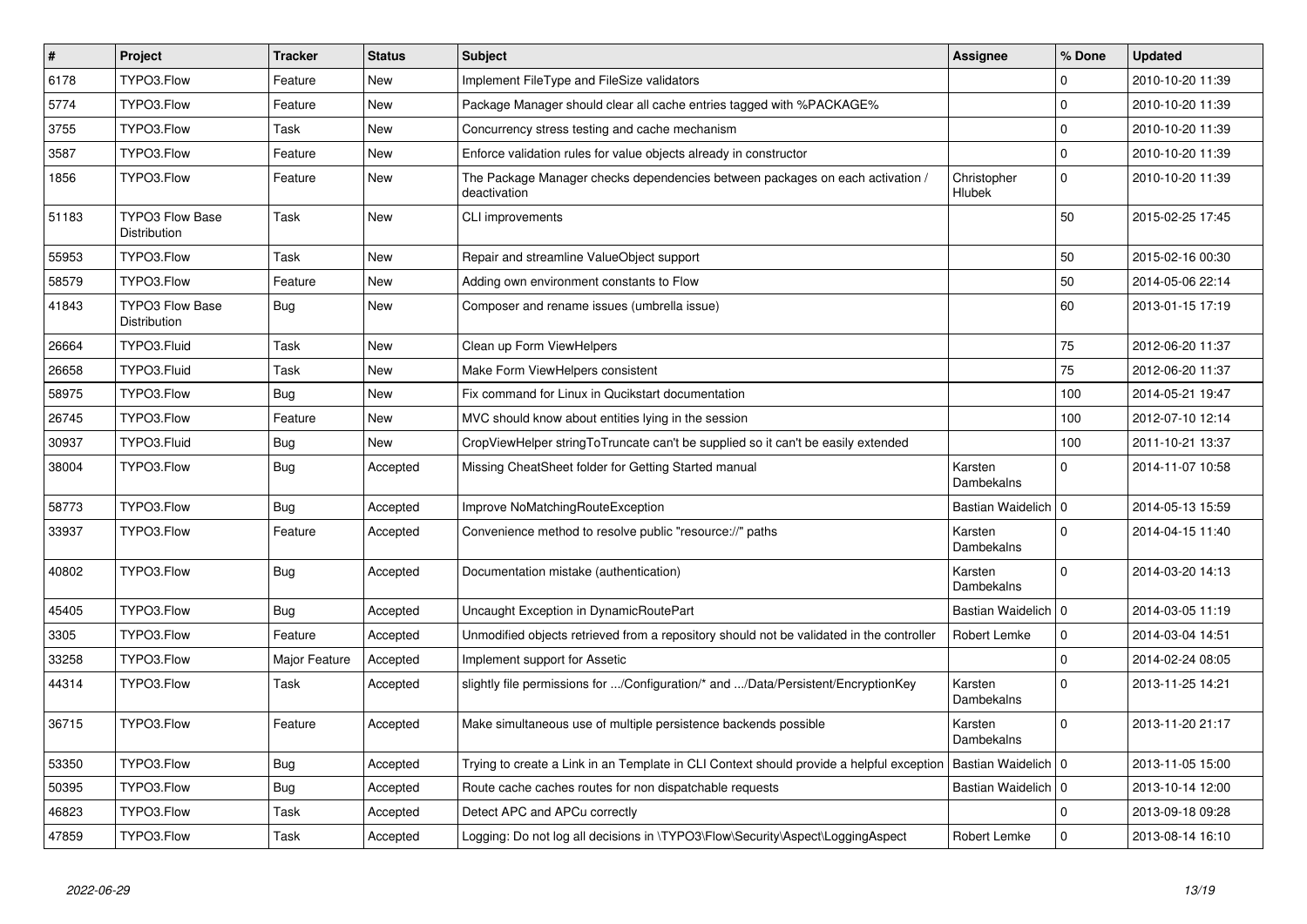| #     | Project                                | <b>Tracker</b> | <b>Status</b> | <b>Subject</b>                                                                                                       | <b>Assignee</b>         | % Done      | <b>Updated</b>   |
|-------|----------------------------------------|----------------|---------------|----------------------------------------------------------------------------------------------------------------------|-------------------------|-------------|------------------|
| 43190 | TYPO3.Flow                             | <b>Bug</b>     | Accepted      | Misleading exception message for incompatible database structure                                                     | Karsten<br>Dambekalns   | $\Omega$    | 2013-08-14 15:35 |
| 27798 | TYPO3.Flow                             | <b>Bug</b>     | Accepted      | CSRF protection not working for forms in a plugin                                                                    |                         | $\Omega$    | 2013-08-14 15:35 |
| 49806 | TYPO3.Flow                             | Task           | Accepted      | Date formatting should care about the time zone                                                                      | Adrian Föder            | $\mathbf 0$ | 2013-07-09 10:16 |
| 32106 | TYPO3.Flow                             | Feature        | Accepted      | Support for Object source in PropertyMapper                                                                          |                         | $\Omega$    | 2013-06-24 09:59 |
| 32707 | TYPO3.Flow                             | Bug            | Accepted      | <b>Bad Bad FileBackend</b>                                                                                           | Karsten<br>Dambekalns   | $\Omega$    | 2013-05-21 13:33 |
| 48167 | TYPO3.Flow                             | Feature        | Accepted      | Command line account and role browsing                                                                               | Adrian Föder            | $\mathbf 0$ | 2013-05-21 13:28 |
| 46974 | TYPO3.Flow                             | <b>Bug</b>     | Accepted      | Original and Proxy class in one file makes it difficult to reach 100% code coverage for<br>functional tests          | Christian Müller        | $\Omega$    | 2013-05-21 13:28 |
| 43192 | TYPO3.Flow                             | Bug            | Accepted      | findByIdentifier() for non-persisted objects not working for custom identifier properties                            | Karsten<br>Dambekalns   | $\Omega$    | 2013-05-21 13:28 |
| 41900 | TYPO3.Flow                             | Feature        | Accepted      | Check for duplicate PSR-0 autoload namespaces                                                                        | Christian Jul<br>Jensen | $\Omega$    | 2013-05-21 13:28 |
| 40555 | TYPO3.Flow                             | Feature        | Accepted      | Missing command arguments parameter in Core\Booting\Scripts::executeCommand()                                        | Karsten<br>Dambekalns   | $\Omega$    | 2013-05-21 13:28 |
| 39910 | TYPO3.Flow                             | Feature        | Accepted      | Ability to query user based on roles                                                                                 |                         | $\Omega$    | 2013-05-21 13:28 |
| 39253 | TYPO3.Flow                             | Feature        | Accepted      | Remove mirroring mode option and code                                                                                | Karsten<br>Dambekalns   | $\Omega$    | 2013-05-21 13:28 |
| 44396 | TYPO3.Flow                             | Task           | Accepted      | Move Doctrine ORM integration onto own namespace                                                                     | Karsten<br>Dambekalns   | $\Omega$    | 2013-05-21 13:28 |
| 37372 | TYPO3.Flow                             | Feature        | Accepted      | Inheritance in ORM should be configured automatically                                                                | Karsten<br>Dambekalns   | $\Omega$    | 2013-05-21 13:28 |
| 37212 | TYPO3.Flow                             | Feature        | Accepted      | Edge Side Includes (ESI)                                                                                             | Robert Lemke            | $\mathbf 0$ | 2013-05-21 13:28 |
| 44375 | TYPO3.Flow                             | Task           | Accepted      | Make all persistence reads go through repositories                                                                   | Karsten<br>Dambekalns   | $\Omega$    | 2013-05-21 13:28 |
| 30890 | TYPO3.Flow                             | Feature        | Accepted      | Developer Toolbar                                                                                                    | Christian Müller        | $\mathbf 0$ | 2013-05-21 13:28 |
| 47331 | TYPO3.Flow                             | <b>Bug</b>     | Accepted      | ObjectManager shutdown with Dependency Injection Proxy causes fatal errors                                           |                         | $\Omega$    | 2013-05-21 13:06 |
| 3306  | TYPO3.Flow                             | Feature        | Accepted      | Flush routes cache automatically on class file modifications                                                         | Robert Lemke            | $\mathbf 0$ | 2013-05-06 12:34 |
| 45253 | TYPO3.Flow                             | Task           | Accepted      | Throw exception in PointcutMethodNameFilter if given method's argument does not<br>match the actual method signature | Christian Müller        | $\mathbf 0$ | 2013-03-07 16:33 |
| 26765 | TYPO3.Flow                             | Feature        | Accepted      | Support class schema features for every reflected class                                                              | Karsten<br>Dambekalns   | 0           | 2013-02-14 20:47 |
| 45164 | <b>TYPO3 Flow Base</b><br>Distribution | Feature        | Accepted      | Define syntax for validation rules in YAML                                                                           | Karsten<br>Dambekalns   | $\mathbf 0$ | 2013-02-05 10:52 |
| 44712 | TYPO3.Flow                             | Task           | Accepted      | Decouple Argument-Building in the HTTP-Request-Constructor                                                           |                         | $\mathbf 0$ | 2013-01-23 11:19 |
| 34879 | TYPO3.Flow                             | <b>Bug</b>     | Accepted      | Proxied object is not update()able                                                                                   | Karsten<br>Dambekalns   | $\Omega$    | 2013-01-22 15:17 |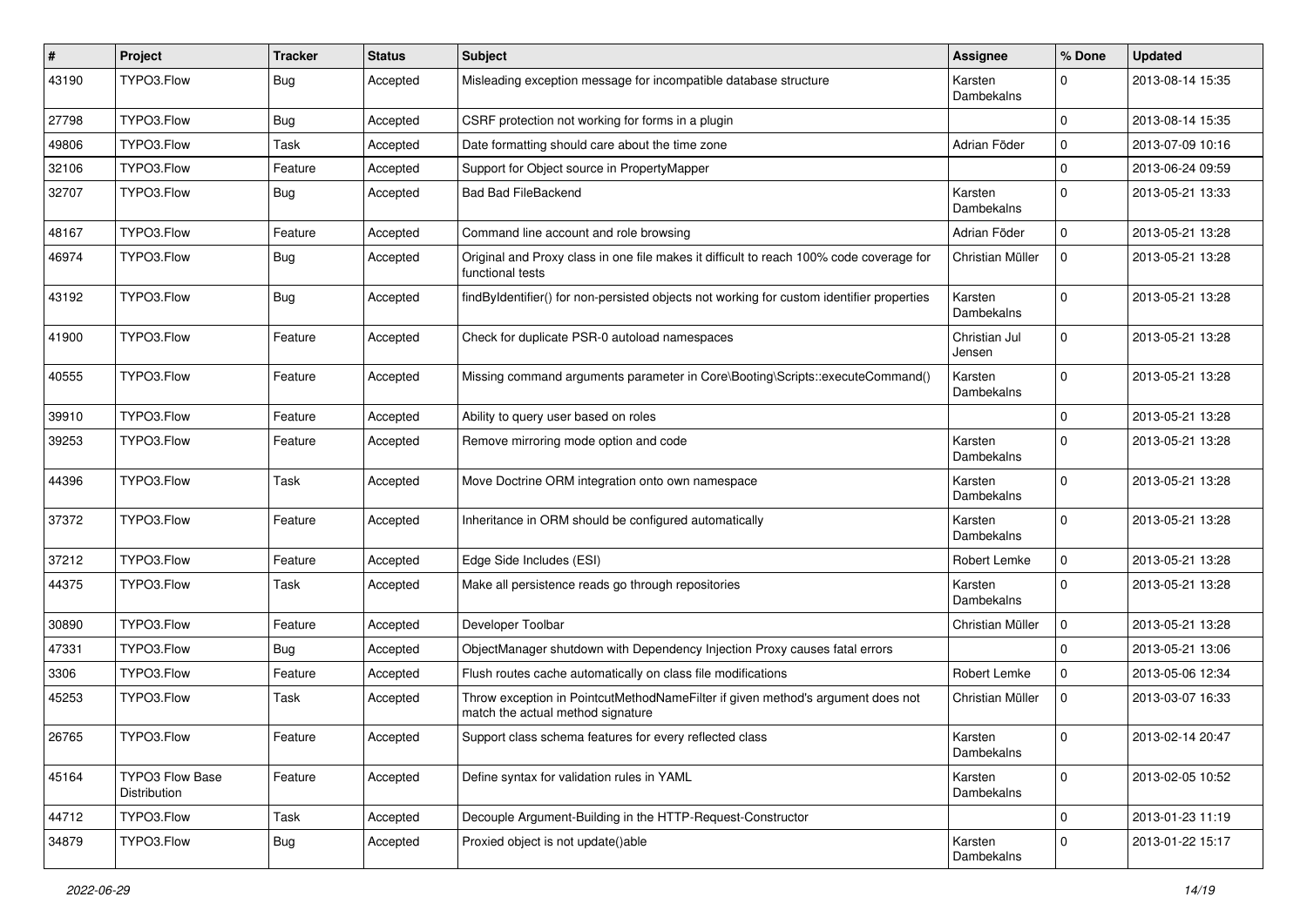| #     | Project     | <b>Tracker</b> | <b>Status</b>     | <b>Subject</b>                                                                     | Assignee               | % Done       | <b>Updated</b>   |
|-------|-------------|----------------|-------------------|------------------------------------------------------------------------------------|------------------------|--------------|------------------|
| 41727 | TYPO3.Flow  | Bug            | Accepted          | @Flow\Identity and @ORM\InheritanceType("JOINED") can't be used together           | Karsten<br>Dambekalns  | $\Omega$     | 2013-01-21 17:15 |
| 41029 | TYPO3.Flow  | Bug            | Accepted          | Method security is also evaluating abstract classes                                | Karsten<br>Dambekalns  | $\Omega$     | 2013-01-19 21:55 |
| 39699 | TYPO3.Flow  | Bug            | Accepted          | SQL DDL for TYPO3\FLOW3\Cache\Backend\PdoBackend                                   | Karsten<br>Dambekalns  | $\mathbf 0$  | 2012-12-13 12:35 |
| 13559 | TYPO3.Flow  | Bug            | Accepted          | ObjectSerializer failes with persistent objects within arrays                      | Karsten<br>Dambekalns  | $\mathbf{0}$ | 2012-11-08 09:39 |
| 38038 | TYPO3.Flow  | Task           | Accepted          | Proofread FLOW3 manual                                                             | Ryan J. Peterson   0   |              | 2012-08-17 11:16 |
| 34674 | TYPO3.Flow  | Feature        | Accepted          | NotFoundView is not injected in ActionController                                   | Robert Lemke           | $\mathbf 0$  | 2012-07-22 10:59 |
| 37354 | TYPO3.Flow  | Bug            | Accepted          | Do not apply generateValueHash() and generateUuid() if custom identifier is used   | Karsten<br>Dambekalns  | $\mathbf{0}$ | 2012-07-10 08:30 |
| 32425 | TYPO3.Flow  | Bug            | Accepted          | IpAddressRange methods not completly implemented                                   | Karsten<br>Dambekalns  | $\mathbf 0$  | 2012-06-28 10:23 |
| 36840 | TYPO3.Flow  | Task           | Accepted          | Improve exception for wrong locales                                                | Karsten<br>Dambekalns  | $\mathbf 0$  | 2012-06-25 18:47 |
| 26986 | TYPO3.Flow  | Feature        | Accepted          | Debug toolbar                                                                      | Christian Müller       | $\mathbf 0$  | 2012-06-08 20:41 |
| 33024 | TYPO3.Flow  | <b>Bug</b>     | Accepted          | Exception when validating a float in a Model with the Number validator             | Karsten<br>Dambekalns  | $\Omega$     | 2012-03-07 22:08 |
| 32574 | TYPO3.Flow  | Bug            | Accepted          | FLOW3 enters fork bombs when using cgi-fcgi vs cli                                 | Karsten<br>Dambekalns  | $\mathbf{0}$ | 2012-03-07 17:21 |
| 32873 | TYPO3.Flow  | Bug            | Accepted          | Value changes for logged in account are not persisted due to session serialization | Karsten<br>Dambekalns  | $\mathbf 0$  | 2012-02-01 12:43 |
| 6712  | TYPO3.Flow  | Feature        | Accepted          | Implement mixin support                                                            | Robert Lemke           | $\mathbf 0$  | 2011-11-08 00:18 |
| 3588  | TYPO3.Flow  | Feature        | Accepted          | Support value objects in the Object Factory                                        | Robert Lemke           | $\mathbf 0$  | 2010-10-20 11:39 |
| 5933  | TYPO3.Fluid | Feature        | Accepted          | Optional section rendering                                                         | Sebastian<br>Kurfuerst | 20           | 2012-05-21 16:18 |
| 9005  | TYPO3.Fluid | Feature        | Accepted          | Fluid Template Analyzer (FTA)                                                      | Sebastian<br>Kurfuerst | 20           | 2011-05-06 11:03 |
| 36800 | TYPO3.Flow  | Task           | Accepted          | Streamline Resource object API                                                     | Robert Lemke           | 50           | 2013-08-02 17:03 |
| 39609 | TYPO3.Flow  | Feature        | Accepted          | <b>Migration Version</b>                                                           | Karsten<br>Dambekalns  | 50           | 2013-05-21 13:28 |
| 4146  | TYPO3.Flow  | Feature        | Accepted          | Support typed parameters for validation                                            | Karsten<br>Dambekalns  | 50           | 2010-10-20 11:39 |
| 28551 | TYPO3.Fluid | <b>Bug</b>     | Accepted          | (v4) backport VHTest                                                               | Sebastian<br>Kurfuerst | 80           | 2011-10-21 13:37 |
| 27561 | TYPO3.Flow  | Task           | Accepted          | Complete documentation                                                             |                        | 84           | 2013-09-23 12:56 |
| 43082 | TYPO3.Flow  | Feature        | Needs<br>Feedback | Add CLI support for scaffolding models, views, controller                          |                        | $\mathbf{0}$ | 2015-01-05 11:39 |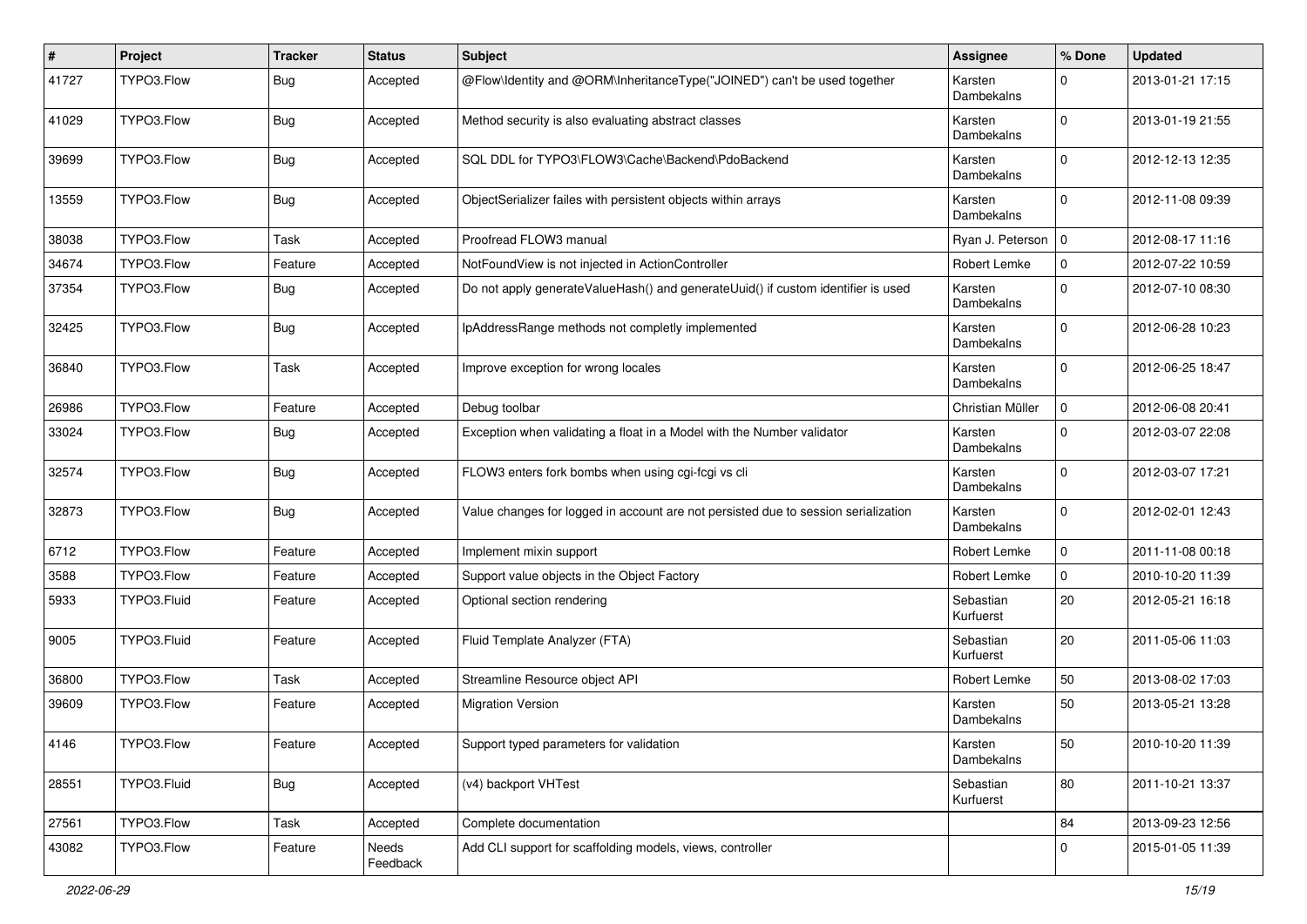| $\vert$ # | Project                                | <b>Tracker</b> | <b>Status</b>            | <b>Subject</b>                                                                                                               | <b>Assignee</b>             | % Done      | <b>Updated</b>   |
|-----------|----------------------------------------|----------------|--------------------------|------------------------------------------------------------------------------------------------------------------------------|-----------------------------|-------------|------------------|
| 40418     | TYPO3.Flow                             | Feature        | Needs<br>Feedback        | Add an option to flow3:cache: flush thats keeps user sessions active                                                         |                             | 0           | 2014-10-03 20:17 |
| 30933     | TYPO3.Flow                             | Feature        | Needs<br>Feedback        | Check for unique constraints on add()                                                                                        | Karsten<br>Dambekalns       | $\Omega$    | 2014-10-01 12:36 |
| 58862     | TYPO3.Fluid                            | Bug            | Needs<br>Feedback        | FormViewHelper doesn't accept NULL as value for \$arguments                                                                  | Bastian Waidelich   0       |             | 2014-06-04 12:49 |
| 58494     | TYPO3.Flow                             | Bug            | Needs<br>Feedback        | Inifinite redirects if index.php presents in URI                                                                             | Bastian Waidelich   0       |             | 2014-05-25 11:29 |
| 34134     | TYPO3.Flow                             | <b>Bug</b>     | Needs<br>Feedback        | PropertyMapper throws unnecessary exception                                                                                  | Christian Müller            | 0           | 2014-02-19 10:14 |
| 47236     | TYPO3.Flow                             | Bug            | Needs<br>Feedback        | Error at offset 6279 of 6338                                                                                                 |                             | $\Omega$    | 2014-02-14 09:35 |
| 2817      | TYPO3.Flow                             | Feature        | <b>Needs</b><br>Feedback | Provide safeguard for preventing multiple submits of a form                                                                  |                             | $\Omega$    | 2013-10-31 13:38 |
| 36662     | TYPO3.Fluid                            | Bug            | Needs<br>Feedback        | Checked state isn't always correct when property is collection                                                               | Kevin Ulrich<br>Moschallski | $\mathbf 0$ | 2013-08-14 15:39 |
| 47858     | TYPO3.Flow                             | Bug            | Needs<br>Feedback        | Remove .htaccess from Composer Installer Essentials                                                                          | Christopher<br>Hlubek       | $\mathbf 0$ | 2013-08-14 15:35 |
| 44203     | TYPO3.Flow                             | Bug            | Needs<br>Feedback        | Session implementation is still racy                                                                                         | Robert Lemke                | $\mathbf 0$ | 2013-08-14 15:35 |
| 46289     | TYPO3.Fluid                            | <b>Bug</b>     | Needs<br>Feedback        | Enable Escaping Interceptor in XML request format                                                                            |                             | $\Omega$    | 2013-08-14 15:35 |
| 50080     | TYPO3.Flow                             | <b>Bug</b>     | Needs<br>Feedback        | Broken concept for CLI/Web separation                                                                                        | Karsten<br>Dambekalns       | $\Omega$    | 2013-08-13 08:42 |
| 50130     | <b>TYPO3 Flow Base</b><br>Distribution | Bug            | Needs<br>Feedback        | Different fallback for php.exe on windows                                                                                    |                             | $\Omega$    | 2013-07-21 21:43 |
| 37302     | TYPO3.Flow                             | Bug            | Needs<br>Feedback        | NumberValidator                                                                                                              | Carsten Bleicker            | $\mathbf 0$ | 2013-07-03 08:36 |
| 47339     | TYPO3.Flow                             | Feature        | <b>Needs</b><br>Feedback | Allow RequestHandlers to get the current Request injected                                                                    | Alexander Berl              | $\mathbf 0$ | 2013-05-21 13:28 |
| 32607     | TYPO3.Flow                             | Feature        | Needs<br>Feedback        | Export localized strings for JS consumption                                                                                  | Karsten<br>Dambekalns       | $\Omega$    | 2013-05-21 13:28 |
| 26943     | TYPO3.Flow                             | Feature        | Needs<br>Feedback        | Add i18n support to domain models                                                                                            | Karsten<br>Dambekalns       | $\Omega$    | 2013-05-21 13:28 |
| 48296     | TYPO3.Flow                             | Task           | Needs<br>Feedback        | Missing method in ExceptionHandlerInterface                                                                                  |                             | $\mathbf 0$ | 2013-05-21 11:39 |
| 45851     | TYPO3.Flow                             | Feature        | Needs<br>Feedback        | Allow referencing environment variables in Settings.yaml                                                                     | Adrian Föder                | $\mathbf 0$ | 2013-04-30 14:12 |
| 46210     | TYPO3.Flow                             | <b>Bug</b>     | Needs<br>Feedback        | securityContext->getParty() in the initializeObject() method of a session-Scope object<br>throws exception on second request |                             | $\mathbf 0$ | 2013-03-27 10:44 |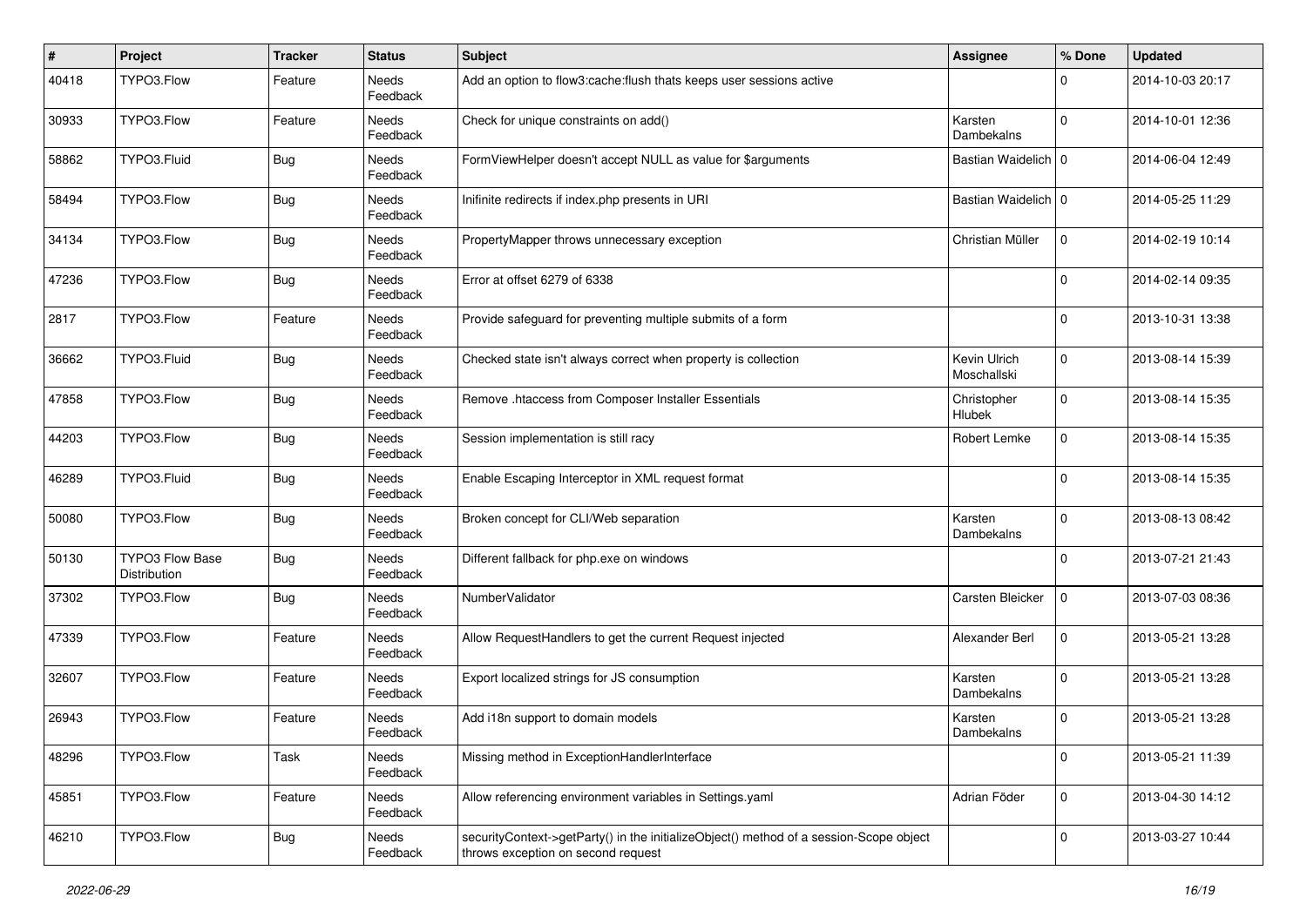| $\vert$ # | Project     | <b>Tracker</b> | <b>Status</b>            | <b>Subject</b>                                                                                               | <b>Assignee</b>        | % Done      | <b>Updated</b>   |
|-----------|-------------|----------------|--------------------------|--------------------------------------------------------------------------------------------------------------|------------------------|-------------|------------------|
| 45345     | TYPO3.Fluid | Feature        | Needs<br>Feedback        | Easy to use comments for fluid that won't show in output                                                     |                        | 0           | 2013-03-26 20:40 |
| 46091     | TYPO3.Fluid | Task           | Needs<br>Feedback        | Show source file name and position on exceptions during parsing                                              |                        | $\Omega$    | 2013-03-07 11:26 |
| 28016     | TYPO3.Flow  | Bug            | Needs<br>Feedback        | Cascade remove of cleared ArrayCollection                                                                    | Karsten<br>Dambekalns  | $\mathbf 0$ | 2013-02-14 20:46 |
| 43930     | TYPO3.Flow  | Task           | Needs<br>Feedback        | Remove canRender() completely?!                                                                              | Sebastian<br>Kurfuerst | $\Omega$    | 2012-12-18 15:09 |
| 38216     | TYPO3.Flow  | <b>Bug</b>     | Needs<br>Feedback        | Static method calls in reflected classes refer to _Original class                                            |                        | $\Omega$    | 2012-12-13 12:35 |
| 28399     | TYPO3.Flow  | Feature        | Needs<br>Feedback        | Validation message and code should be configurable for bundled validators                                    |                        | $\Omega$    | 2012-12-10 15:52 |
| 3291      | TYPO3.Fluid | Feature        | <b>Needs</b><br>Feedback | Cacheable viewhelpers                                                                                        |                        | $\Omega$    | 2012-11-29 17:00 |
| 42888     | TYPO3.Flow  | Bug            | Needs<br>Feedback        | ResourceManager chokes on non existing files                                                                 |                        | $\Omega$    | 2012-11-12 18:02 |
| 41414     | TYPO3.Flow  | Task           | Needs<br>Feedback        | Check packageKey naming / file structure below Packages/Vendor                                               |                        | $\Omega$    | 2012-11-07 11:39 |
| 40410     | TYPO3.Flow  | Bug            | Needs<br>Feedback        | Exception when using Apc, Memcached of Redis cache backend for reflection status<br>and object configuration | Karsten<br>Dambekalns  | $\Omega$    | 2012-10-25 15:56 |
| 41533     | TYPO3.Flow  | <b>Bug</b>     | <b>Needs</b><br>Feedback | Ignored object-validation in editAction when redirecting back from updateAction                              |                        | $\Omega$    | 2012-10-10 09:27 |
| 40824     | TYPO3.Flow  | <b>Bug</b>     | Needs<br>Feedback        | Modified action controller methods not detected properly                                                     | Andreas Förthner   0   |             | 2012-10-01 20:33 |
| 33628     | TYPO3.Fluid | Bug            | Needs<br>Feedback        | Multicheckboxes (multiselect) for Collections don't work                                                     | Christian Müller       | $\mathbf 0$ | 2012-06-28 10:27 |
| 9861      | TYPO3.Flow  | Feature        | Needs<br>Feedback        | Leave logging up and running as long as possible                                                             |                        | $\Omega$    | 2012-03-15 10:53 |
| 27721     | TYPO3.Flow  | <b>Bug</b>     | Needs<br>Feedback        | Permissions of uploaded resources not correct                                                                | Karsten<br>Dambekalns  | 0           | 2012-03-15 10:37 |
| 29258     | TYPO3.Flow  | Feature        | Needs<br>Feedback        | Provide a way to override classes by environment                                                             |                        | $\Omega$    | 2012-03-14 19:29 |
| 31484     | TYPO3.Flow  | Feature        | Needs<br>Feedback        | possibility to modify inner workings of proxy class builder                                                  |                        | $\Omega$    | 2012-03-14 18:10 |
| 28319     | TYPO3.Flow  | <b>Bug</b>     | Needs<br>Feedback        | Access denied will be logged at the wrong location in nested calls                                           |                        | $\mathbf 0$ | 2012-03-14 14:52 |
| 28074     | TYPO3.Flow  | Feature        | Needs<br>Feedback        | Provide a shell script that installs Phoenix or FLOW3 from git                                               | Markus Bucher          | $\mathbf 0$ | 2012-03-14 14:49 |
| 27379     | TYPO3.Flow  | Bug            | Needs<br>Feedback        | add check to clear the database at tearDown in testing                                                       |                        | $\mathbf 0$ | 2012-03-14 14:41 |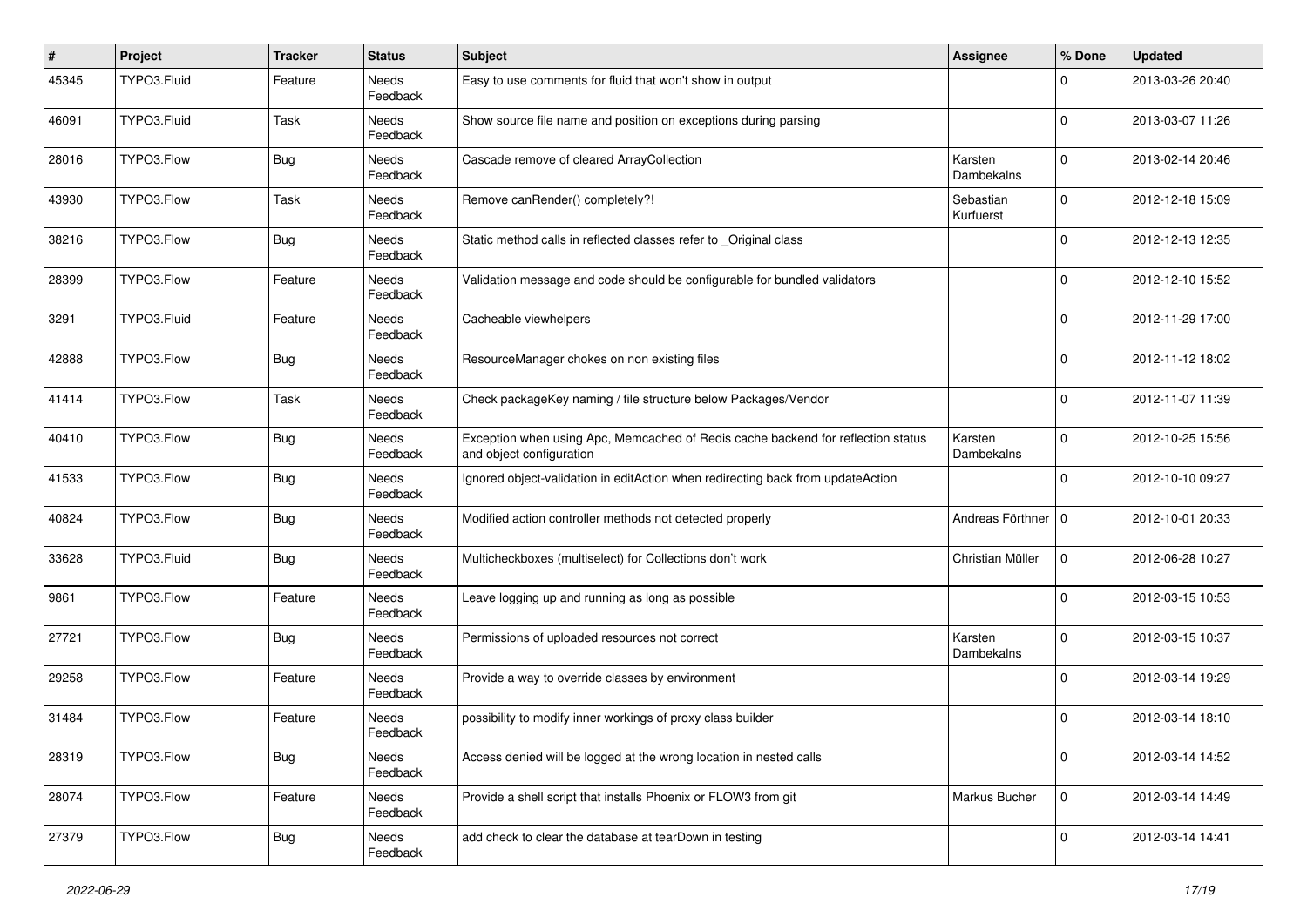| #     | Project         | <b>Tracker</b> | <b>Status</b>            | Subject                                                                          | Assignee                     | % Done      | <b>Updated</b>   |
|-------|-----------------|----------------|--------------------------|----------------------------------------------------------------------------------|------------------------------|-------------|------------------|
| 11039 | TYPO3.Flow      | <b>Bug</b>     | <b>Needs</b><br>Feedback | Static object container injects properties to result of factory object           |                              | $\Omega$    | 2012-03-14 13:41 |
| 8989  | TYPO3.Fluid     | Feature        | Needs<br>Feedback        | Search path for fluid template files                                             |                              | $\Omega$    | 2012-03-12 18:10 |
| 8491  | TYPO3.Fluid     | Task           | Needs<br>Feedback        | link.action and uri.action differ in absolute argument                           | Karsten<br>Dambekalns        | $\Omega$    | 2012-03-07 17:05 |
| 29387 | TYPO3.Flow      | Feature        | Needs<br>Feedback        | A token with wrong credentials should throw an exception                         | Andreas Förthner   0         |             | 2011-08-31 15:32 |
| 3312  | TYPO3.Flow      | Feature        | Needs<br>Feedback        | Allow for easy logging by annotations                                            | Robert Lemke                 | $\mathbf 0$ | 2010-10-20 11:39 |
| 33394 | TYPO3.Fluid     | Feature        | Needs<br>Feedback        | Logical expression parser for BooleanNode                                        | <b>Tobias Liebig</b>         | 90          | 2014-08-14 14:10 |
| 27088 | TYPO3.Flow      | Bug            | On Hold                  | initializeObject() is called too early when reconstructing entities              |                              | $\mathbf 0$ | 2013-04-08 17:53 |
| 27322 | TYPO3.Flow      | Feature        | On Hold                  | Add support for Appserver-in-PHP, which could result in much faster executions.  | Christopher<br><b>Hlubek</b> | $\mathbf 0$ | 2012-07-09 18:11 |
| 35868 | TYPO3.Flow      | Bug            | On Hold                  | Unstable condition in Utility\Environment                                        | Karsten<br>Dambekalns        | $\Omega$    | 2012-06-25 22:37 |
| 37227 | TYPO3.Flow      | Bug            | On Hold                  | securityContext->getParty is not available in widget context                     |                              | $\Omega$    | 2012-06-25 22:14 |
| 31339 | TYPO3.Flow      | Task           | On Hold                  | Search                                                                           |                              | $\Omega$    | 2012-06-21 12:17 |
| 6601  | TYPO3.Flow      | Task           | On Hold                  | Introduce a new roles definition syntax including runtime constraints            | Andreas Förthner             | $\mathbf 0$ | 2010-10-20 11:39 |
| 28052 | TYPO3.Flow      | Feature        | On Hold                  | Possibility to enable or disable accounts                                        | Julian Kleinhans             | 60          | 2013-05-21 13:28 |
| 47006 | TYPO3.Fluid     | <b>Bug</b>     | Under Review             | widget identifier are not unique                                                 |                              | $\Omega$    | 2017-02-09 15:45 |
| 52536 | TYPO3.Fluid     | Bug            | <b>Under Review</b>      | Errorclass not set if no property-attribute set                                  |                              | $\Omega$    | 2016-01-06 10:02 |
| 55306 | TYPO3.Flow      | Bug            | <b>Under Review</b>      | Filenames should not exceed 255 characters                                       | Christian Müller             | $\mathbf 0$ | 2015-10-04 21:35 |
| 59672 | TYPO3.Flow      | Feature        | <b>Under Review</b>      | Add support for Doctrine 2.5 embeddables                                         | Alexander Berl               | $\mathbf 0$ | 2015-04-08 17:42 |
| 65424 | TYPO3.Fluid     | <b>Bug</b>     | <b>Under Review</b>      | SelectViewHelper must respect option(Value Label)Field for arrays                |                              | $\mathbf 0$ | 2015-02-28 22:23 |
| 56856 | TYPO3.Flow      | Bug            | <b>Under Review</b>      | Fix StandardView Template                                                        |                              | $\mathbf 0$ | 2015-02-25 11:25 |
| 56601 | TYPO3.Flow      | Bug            | <b>Under Review</b>      | PersistenceManager wrong handling of ORM\ld                                      |                              | $\Omega$    | 2015-02-16 17:56 |
| 48596 | TYPO3.Flow      | Bug            | <b>Under Review</b>      | IgnoredTags configuration should be easier to configure from packages            | Alexander Berl               | $\mathbf 0$ | 2015-02-14 13:00 |
| 47191 | TYPO3.Flow      | Feature        | Under Review             | Make (property) Validators aware of parent class and the property they belong to |                              | $\mathbf 0$ | 2015-02-13 18:25 |
| 46257 | TYPO3.Fluid     | Feature        |                          | Under Review   Add escape sequence support for Fluid                             |                              | 0           | 2015-01-26 09:00 |
| 54037 | TYPO3.Flow      | Feature        | <b>Under Review</b>      | JsonView accepts encoding options                                                |                              | $\mathbf 0$ | 2014-12-14 11:46 |
| 59366 | TYPO3.Flow      | <b>Bug</b>     | <b>Under Review</b>      | fix* lifecycle callbacks should not be registered for unproxied entities         |                              | $\pmb{0}$   | 2014-11-27 09:41 |
| 59442 | TYPO3.Flow      | <b>Bug</b>     | <b>Under Review</b>      | Composite primary keys including foreign entity don't work                       |                              | $\mathbf 0$ | 2014-11-27 09:34 |
| 43424 | TYPO3.Kickstart | Feature        | <b>Under Review</b>      | Support subpackage when kickstarting model & repository                          | Karsten<br>Dambekalns        | $\mathbf 0$ | 2014-11-20 22:35 |